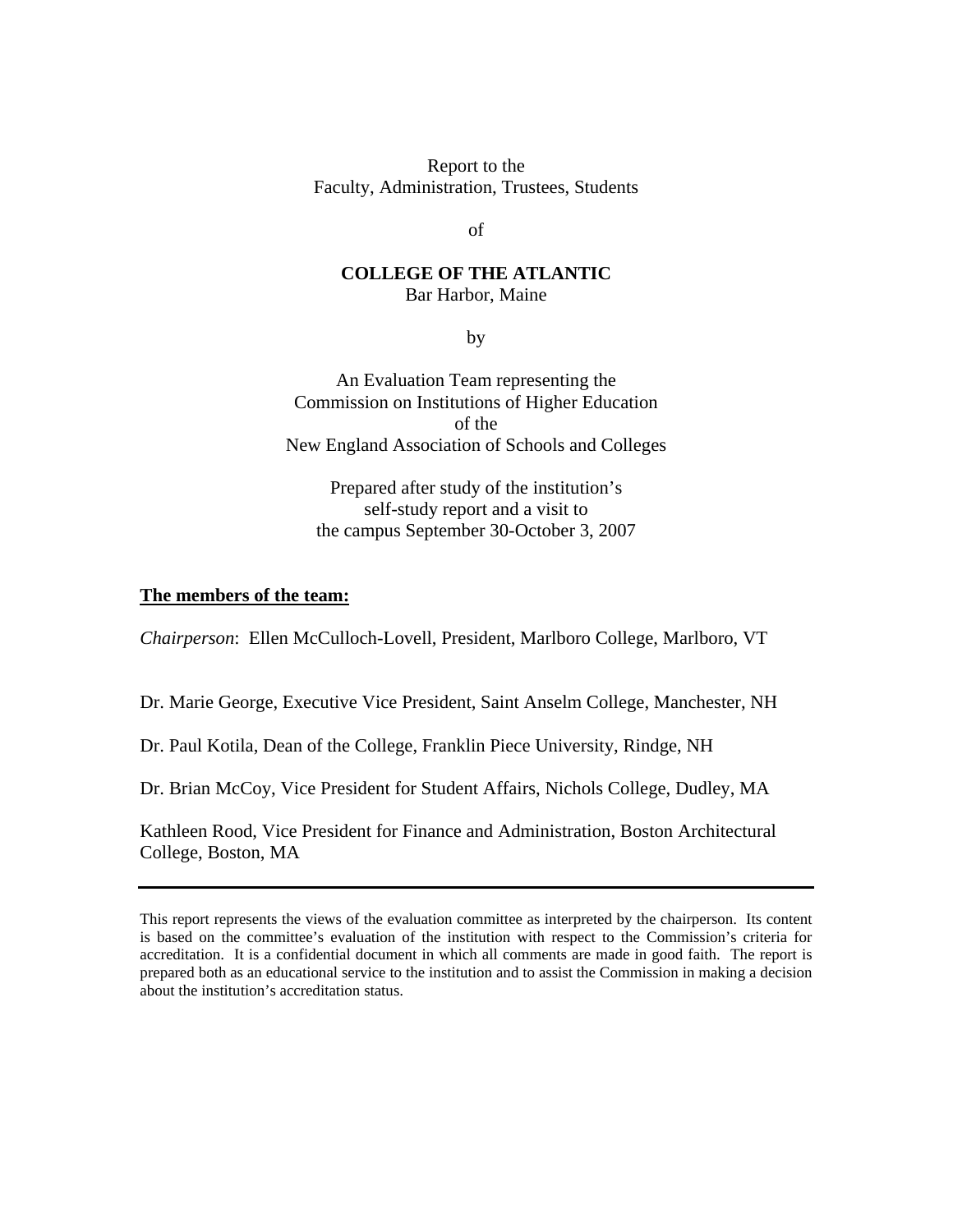# **Introduction**

The 2007 evaluation of College of the Atlantic (COA) is a comprehensive evaluation, following the College's fifth year report in August 2002, submitted to and accepted by the Commission. The visiting team read the College of the Atlantic self-study and the numerous supporting materials provided, finding them comprehensive, introspective and candid. The College team that led the self-study charted the goal of there being "no surprises" for the visiting team to find and largely succeeded in that approach. COA welcomed the visiting committee and members of the College community were accessible, open and participatory.

While at College of the Atlantic, the visiting committee met with over 35 administrators, including the president, all senior managers and faculty members who serve in management roles. Committee members met with students formally and informally and with faculty members in leadership roles, the personnel committee, finance staff, the academic affairs committee, and others. We conducted three open meetings with College constituencies, attended by 40 students, 20 staff members, and 17 faculty members. About half of the participants said they were familiar with or had read the self-study.

Members of the visiting committee also met with four trustees, including the Chairman and three others in leadership positions, who expressed their attachment to the College's mission and their faith in the new president, David Hales.

One team member visited the College's Beech Farm, and determined that, although an asset to the institution, it did not fit the definition of an off-campus instructional location, in that far less than 50% of the educational program is offered there. A visit to the islands with research stations was not feasible.

# *1. Mission and Purposes*

College of the Atlantic (COA) was chartered in 1969 and began operation in 1972. In 35 years of offering its program, COA has not lost its vision, idealism or dedication to community and to changing a troubled world for the better. The College founders and participants designed a set of purposes and a curriculum that differentiates COA from all other colleges. Even as the College grew, it stayed centered on the students, stretching them intellectually and experientially. College of the Atlantic inhabits a beautiful place, one that is totally consistent and intertwined with its focus on human ecology.

### The mission statement in the self-study reads:

*College of the Atlantic enriches the liberal arts tradition through a distinctive educational philosophy – human ecology. A human ecological perspective integrates knowledge from all academic disciplines and from personal experience to investigate – and ultimately improve – the relationships between human beings and our social and natural communities. The human ecological perspective guides all aspects of education, research, activism, and interactions among the college's students, faculty, staff, alumni,*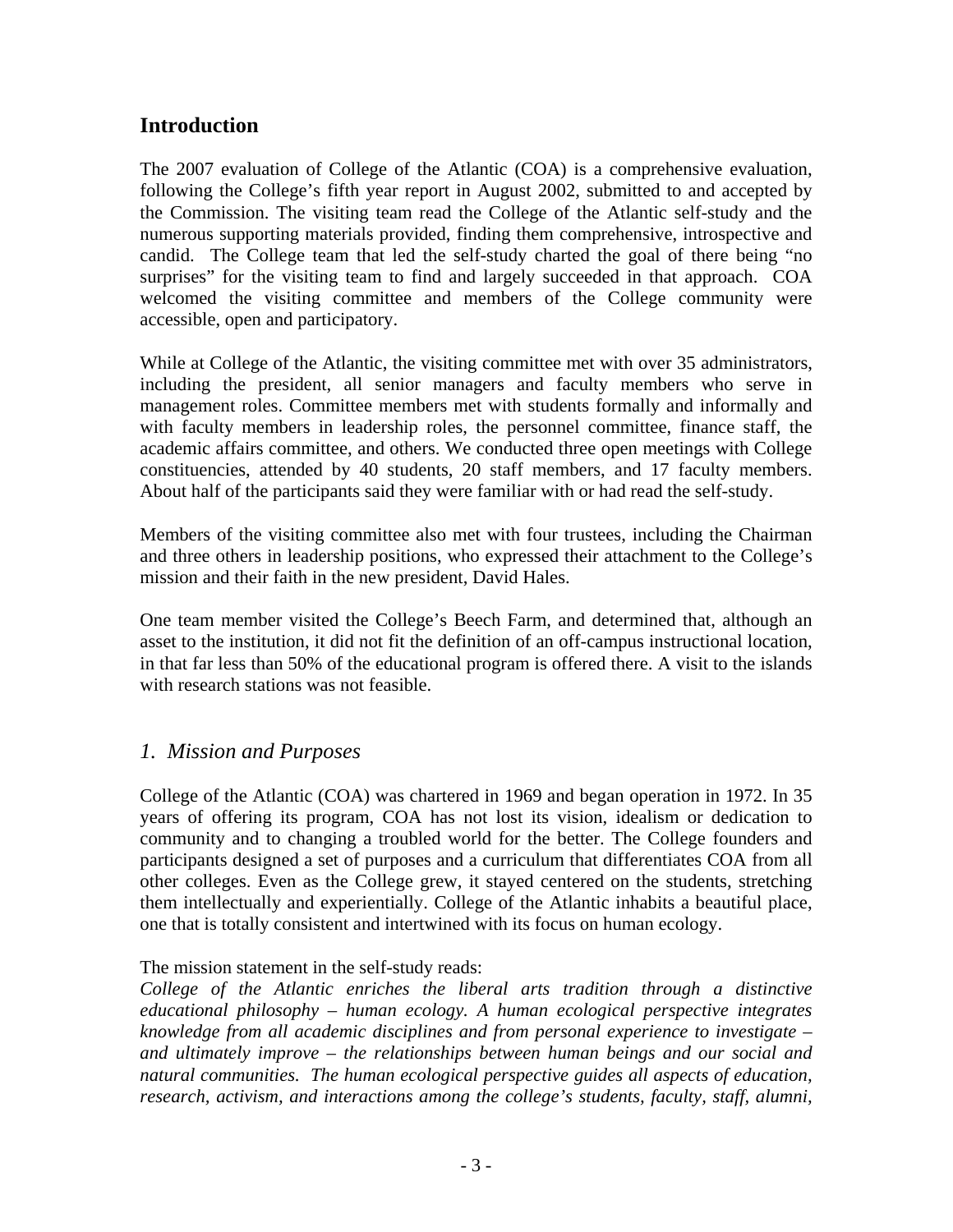*and trustees. The College of the Atlantic community encourages, prepares and expects students to gain the expertise, breadth, values, and practical experience necessary to achieve individual fulfillment and to help solve the problems that challenge communities everywhere."* 

The visiting committee found a consistent understanding of the stated vision, mission and purposes. All constituencies with whom we met could articulate the core ideas and did so with conviction. The mission defines the distinctive character of the College and portrays its strong tradition as well as its goals for the future.

It is less useful as a concise statement that helps the uninitiated understand the College and as a basis on which student expectations for learning are developed and evaluated.

Those with whom we talked at COA told us that the College wants to stay in the forefront as many colleges "go green" and tout their environmental missions. COA wants to be more widely and publically acknowledged for the leadership it clearly provides. While not problematic, the mission statement should be revisited to support and better define COA's distinctive qualities and leadership, and thus help the College in its goals of attracting students, setting expectations for learning, and communicating more powerfully to those who would support the College.

**Institutional Effectiveness**: COA has a unique mission, which is well understood by all College constituencies. It has the opportunity to bring this mission into sharper focus for a wider audience.

# *2. Planning and Evaluation*

**Planning:** Members of the College of the Atlantic community expressed an earnest desire to plan for the future, indicated by the frequent mention of new planning initiatives stated throughout the self-study. COA is poised to realize increased national and international prominence as a result of its unique educational mission and ongoing commitment to human ecology, environmentalism and sustainability. One could say that the world has finally caught up with COA. The College community recognizes this pivotal point in COA's history, coinciding with new leadership and strong Board support. The visiting committee read and heard about numerous plans and reports at different stages of development. Indeed, the self-study prompted a number of investigations into areas that need thought, strategies and fiscal plans. Planning -- to position the College for the future -- is an imperative for COA.

During the ten-year timeframe between re-accreditations, two strategic plans governed the College, one approved by the Board in 1997 and the most recent in June 2005. The 2005 strategic plan took into consideration internal documents produced in earlier years such as the 2002 Title III Proposal and 2003 campus plan. Following an inclusive and collaborative process, the strategic plan developed six overarching goals. There are several limitations to this plan, including a lack of measurable indicators of success, absence of a timetable for implementation and associated costs. There is also no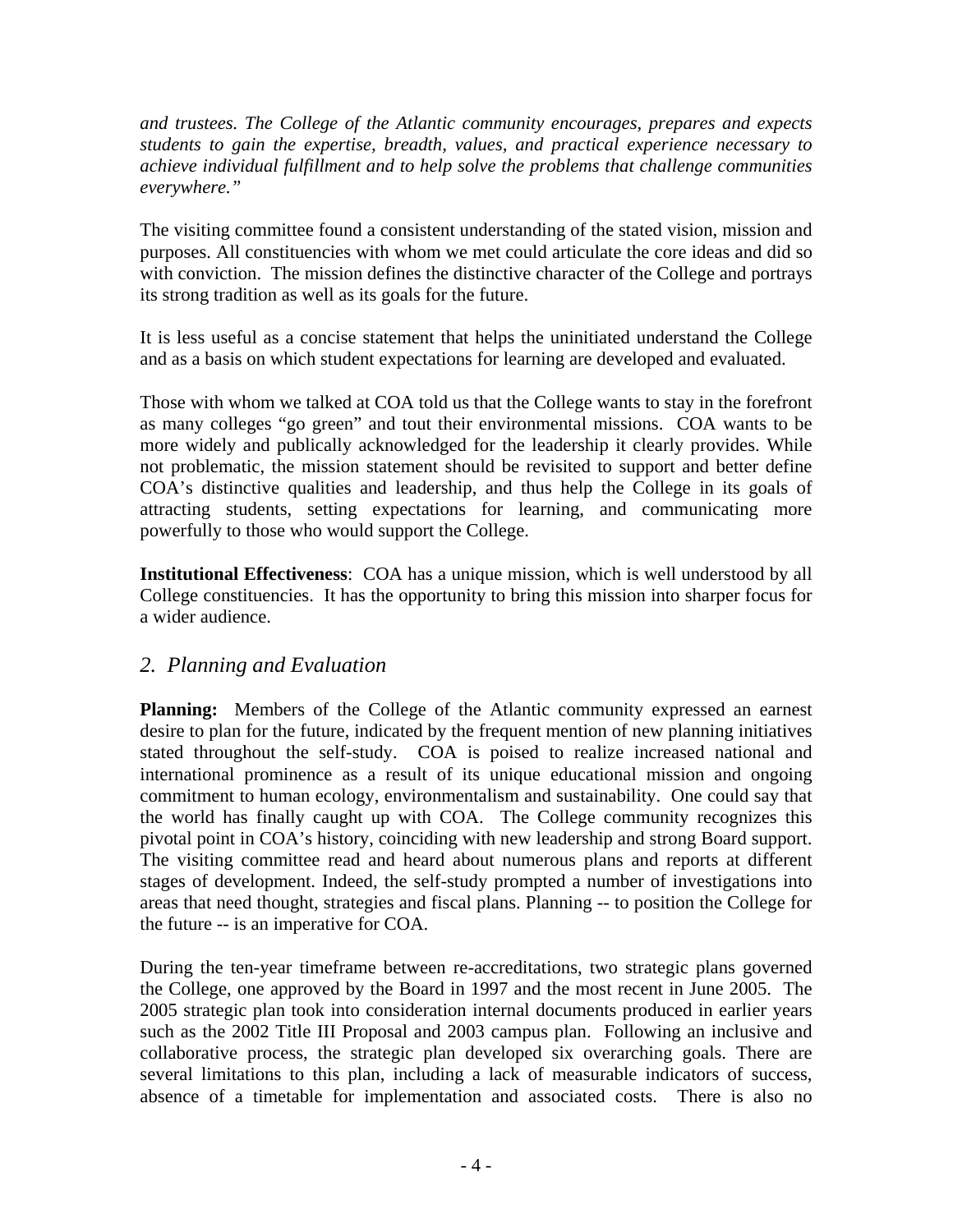evidence that data scanning the environment in which COA works was used in formulating the plan; external data is a critical component to positioning the College and involves an analysis of its internal strengths and weaknesses in light of external opportunities and challenges, leading to the identification of planning strategies. Several College leaders realized the limitations of the plan, commenting to a member of the visiting committee that the 2005 document was not a true strategic plan.

Within the self-study, progress on the 2005 plan is reported as a series of initiatives organized by functional areas of the College – academic, admissions and retention, facilities, and administration and financial management. Initiatives arrayed in such a fashion do not correspond directly to the stated goals in the plan and thus one is left with an assurance that much work is being done, but uncertainty about its impact upon stated goals in the plan. The College realizes that this more organizationally segmented approach needs to be replaced with a more comprehensive framework. The self-study describes numerous planning processes, all necessary; still the College will benefit from the experience of thinking and working from the framework of a strategic plan, with a common set of goals. The need to adjust to a different planning model is not unique to COA. It is only more recently that higher educational institutions have had to approach planning more strategically, due to emerging competitive pressures and the need for better accountability.

At the direction of the President, the limitations of the current strategic plan will be addressed by another planning process, the academic program review. This emphasis will lead the College's planning effort along a path whereby the core educational mission is at the forefront. Heretofore, a regular system of periodic academic program review has not been in place at COA. Owing to the unique nature of COA's curriculum -- there is only one academic program, with many options for study, leading to the one degree in Human Ecology -- the upcoming planning process will be a significant undertaking with the potential to produce strategically focused directions for the College's future. Anticipated outcomes of the upcoming academic program review include revisions to the curriculum and a document explaining how COA's curriculum relates to the greater environment; this document will be meant for both internal and external audiences. The review process will be faculty-led, span a one to two year period and have a \$250,000 budget. Outcomes of the academic program review will have implications for cocurricular planning and all other support services at the College.

A sub-committee addressing the "four seasons" concept will be a component of this review process. COA has long known that it could capitalize on its location and attraction to summer visitors with seasonal programming. The College piloted a marine mammology course and a program for high school students in summer 2007. The April 2007 report from the Committee on Financial Sustainability to the Board of Trustees recommended "an additional summer term by 2009" that would add 25 FTE, increasing to 50 in 2012. The plan for this expansion needs clearer objectives, addressing additional workload on faculty and staff and how operating for four seasons would affect the student body.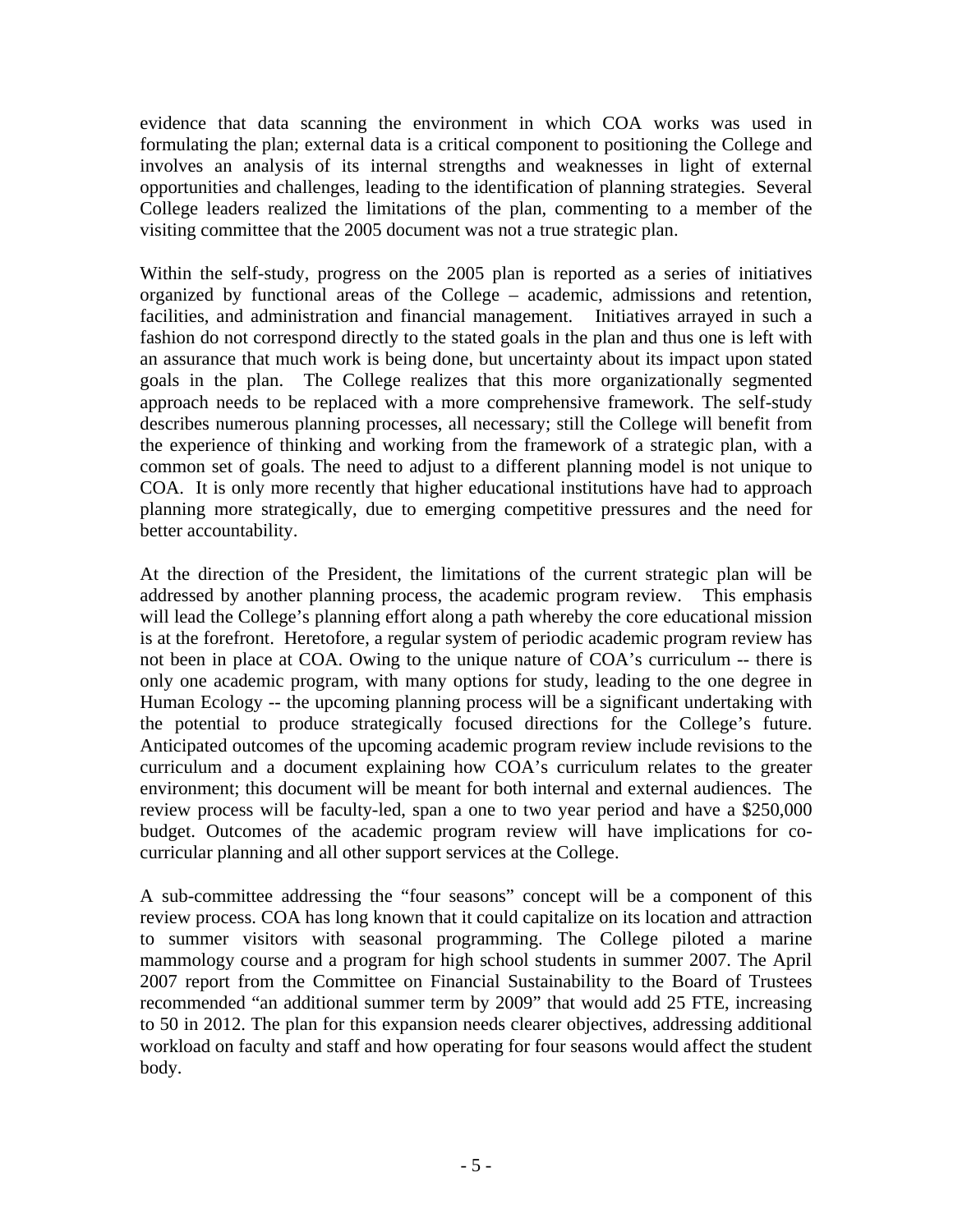As further planning ensues, a limited and prioritized number of objectives will assist transitioning from the current model, where fiscal imperatives guide decision-making. The Priorities Document identified the major fund raising needs but did not rank the priorities, which amount to well over \$2 million dollars. Understandably, the current financial situation of the College requires that decisive action be taken to balance the operating budget and increase revenues, including net tuition revenue: hence the financial sustainability plan, recommended by a College committee, and recently approved by the Trustees. The sustainability plan is multifaceted and includes components that, if not thoroughly examined, might risk the educational mission of the College. For example, decisions about size, the profile of the student body, and expansion of course offerings during the summer season require thorough review by the faculty and that is supposed to happen as part of the academic program review.

 Documents indicate that in the past preliminary concepts or proposals have been implemented before all financial and operational requirements were known. It is important, therefore, that business plans tied to the strategic goals, are developed on a regular basis.

Functional planning and reporting is clearly present at COA, with evidence provided by the annual reports regularly completed by administrative and academic areas in June 2007 and the submitted to the President and Trustees. The reports demonstrate a retrospective review of accomplishments and prospective identification of goals for the upcoming year by area of function. The annual reports provide progress reports and updates from the perspective of the major functional areas of the College and demonstrate a regular cycle of short term, operational planning. The use of data to track progress is present in varying degrees with a greater emphasis seen in reports produced during recent years. As reported in the self-study, functional planning at the College lacks a comprehensive and integrative approach in assessing institutional progress. Annual reporting, however, is the most systematic planning process at the College that communicates results and accomplishments. Annual reports also become the basis for formal publications, such as in the COA magazine, where key accomplishments are communicated to an even wider audience.

Several architectural firms have assisted the College in addressing their campus planning needs. Recent documents and site drawings identify needs for landscaping, sustainability, new construction and deferred maintenance and are providing a realistic guide for decision-making. (Refer to Standard Eight Physical and Technological Resources) An emergency response plan also exists and the strengths and weaknesses of this document will be discussed in Standard Six (Students).

The self-study indicates that the President has initiated a significant number of new planning directives. The community is eager to assist the President, now entering his second year, in realizing his vision for the College. Communication from the President about his vision for the College and rationale for current planning directives would be helpful at this stage as well as consistent with the inclusive governance model that pervades the campus culture.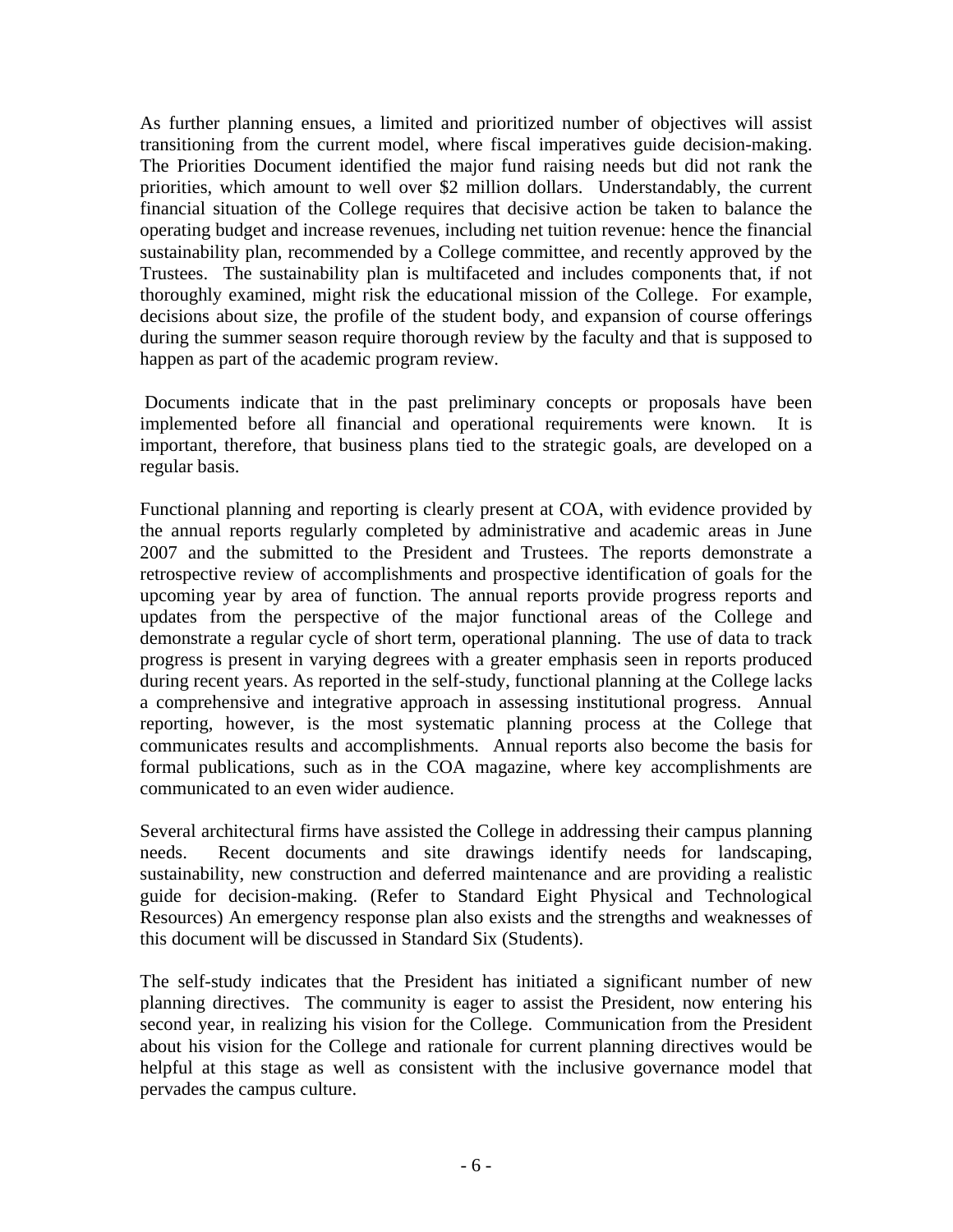**Evaluation:** Within the self-study report, systematic evaluation of institutional effectiveness is identified as a weakness that the College is prepared to address. Recent steps taken by the College demonstrate a commitment to improving evaluation activities. The College has established an institutional research function and allocated FY08 budget funds for "external consultants, reviewers and/or national benchmark services". The full use of the modest \$5,000 allocated to support institutional assessment and effectiveness is strongly encouraged. Evaluation of student learning, however, is done in many ways and provides strong evidence for the College.

The institutional research function is the half-time responsibility of the Director of Information Technology (IT) who has an in-depth understanding of database management and data retrieval for the various areas of the College. The feasibility of the IT Director sustaining this dual role may need to be examined, particularly in light of the growing need for data reporting (both internally and externally). Limitations of this arrangement are already evident. Precisely at the same time as the academic program review commences, a much-needed computer upgrade to the College's system will demand the full attention of the IT director from January to July 2008.

The College regularly engages consultants whose reports provide an outside perspective and analysis of varied issues. There is the belief expressed by some College members that these reports are not used to any great degree. The Hubbard Report, submitted in February 2007, provides a thorough analysis of donor prospects and contains implications for future campaign plans. Use of the findings of this report can greatly assist staff recently hired in the College advancement area.

Some assessments at the institutional and programmatic levels are occurring but findings are not being disseminated for subsequent use in planning, problem-solving and decisionmaking. There is no demonstrable evidence that after data and information are gathered, they are then analyzed and reported. Numerical patterns and trends were not always presented in the self-study report, and at times the exhibits had different data to what was reported in the report, e.g. percentage of enrolled international students.

The National Survey on Student Engagement (NSSE) is a highly regarded form of institutional assessment, which COA has administered for the most recent three consecutive years. The NSSE is one means to assess the stated educational goal on community engagement, but contrary to self-study attributions, NSSE might not be the appropriate assessment method for the other learning outcome areas (critical thinking, communication etc). Another benefit of participation in NSSE is the comparative data received from other participating schools. The College's participation in this widely acclaimed assessment effort yielded some remarkable findings since COA students score higher on all five dimensions of the survey than selected peers (n=6), Carnegie peers  $(n=111)$ , and all NSSE participating schools  $(n=585)$ . There was no evidence that any internal comparative analyses and reporting of the NSSE findings were done. COA can broadcast such high results more broadly to tout its educational model and outcomes.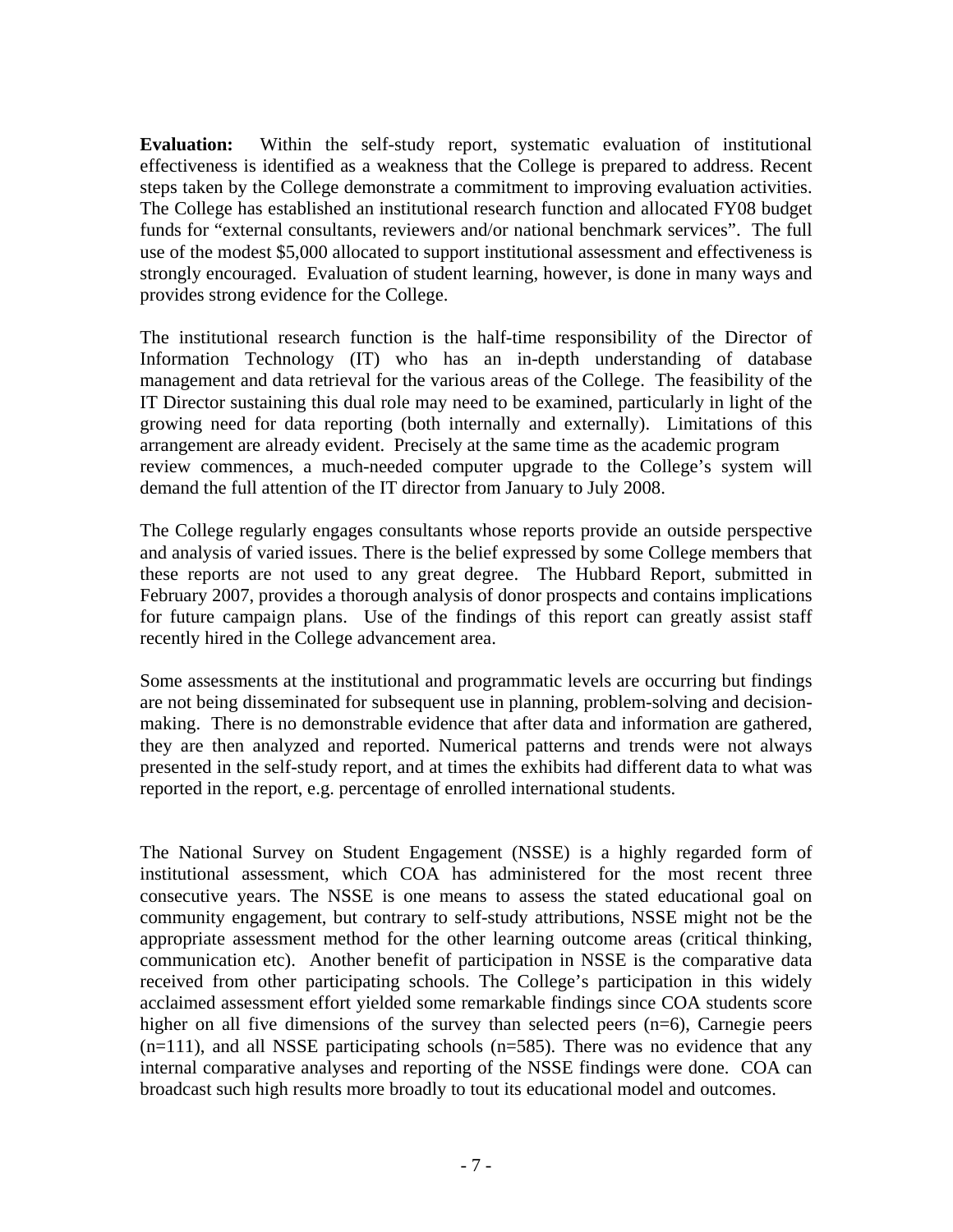Six educational goals for the COA curriculum are identified in the College catalog: creativity, critical thinking, community engagement, communication, integrative thinking and interdisciplinarity. The Academic Dean and faculty acknowledge that more work is needed to assess the six goals. There are numerous examples of individual student learning assessment occurring at COA. Writing assessment is well defined, supported by the faculty; results are used and the process is regularly examined for its level of effectiveness. Some changes to the writing assessment process include utilizing a common rubric and adding a sophomore year assessment. Another example of student learning assessment is the narrative transcript review completed by faculty for each course a student completes. Course assessments are substantive and address student learning in a highly student-centered manner. Explicit reference to the relevant educational goal(s) within individualized student learning assessments would reinforce the six educational goals. Such individualized learning assessment is a unique feature of a COA education and deserves commendation. The extent to which individual student learning assessment is being done at COA was understated in the self-study.

**Institutional Effectiveness:** So far at COA, there is no comprehensive review system either for institutional planning or evaluation activities. A systematic, integrated and coordinated approach to College of the Atlantic's planning processes still needs to be developed and mechanisms put into place to determine their effectiveness. There is currently an inconsistency in the frequency that planning and evaluation, at the institutional level, occur at the College. Frequent planning activities need to be streamlined and better coordinated. Evaluation on the other hand is done much less frequently and needs to increase in frequency. Since institutional evaluation is still in an early state, an opportunity exists to develop a realistic assessment schedule that promotes knowledge about College priorities. Once developed, review of its effectiveness should follow.

Faculty are encouraged to address ways to determine whether their students are gaining competencies in the six educational goals. Once assessed, periodic review of these findings and the utility of the assessment methods will greatly assist both faculty and students.

# *3. Organization and Governance*

The College of the Atlantic prides itself on an inclusive and collaborative governance model referred to as 'the operating model'. As stated in the 2007-2008 Student Handbook "participatory rather than representative democracy is currently both the philosophic ideal and the practical model for COA." There are three partners comprising the operating model: 1) the trustees, 2) president and administrators, and 3) the all college meeting (ACM) and ACM's standing committees. Included within the standing committees of the ACM are constituent group meetings for students and faculty.

The ACM, modeled loosely on the New England Town Meeting, meets weekly during the school year and has varied purposes, including policy making, consultation,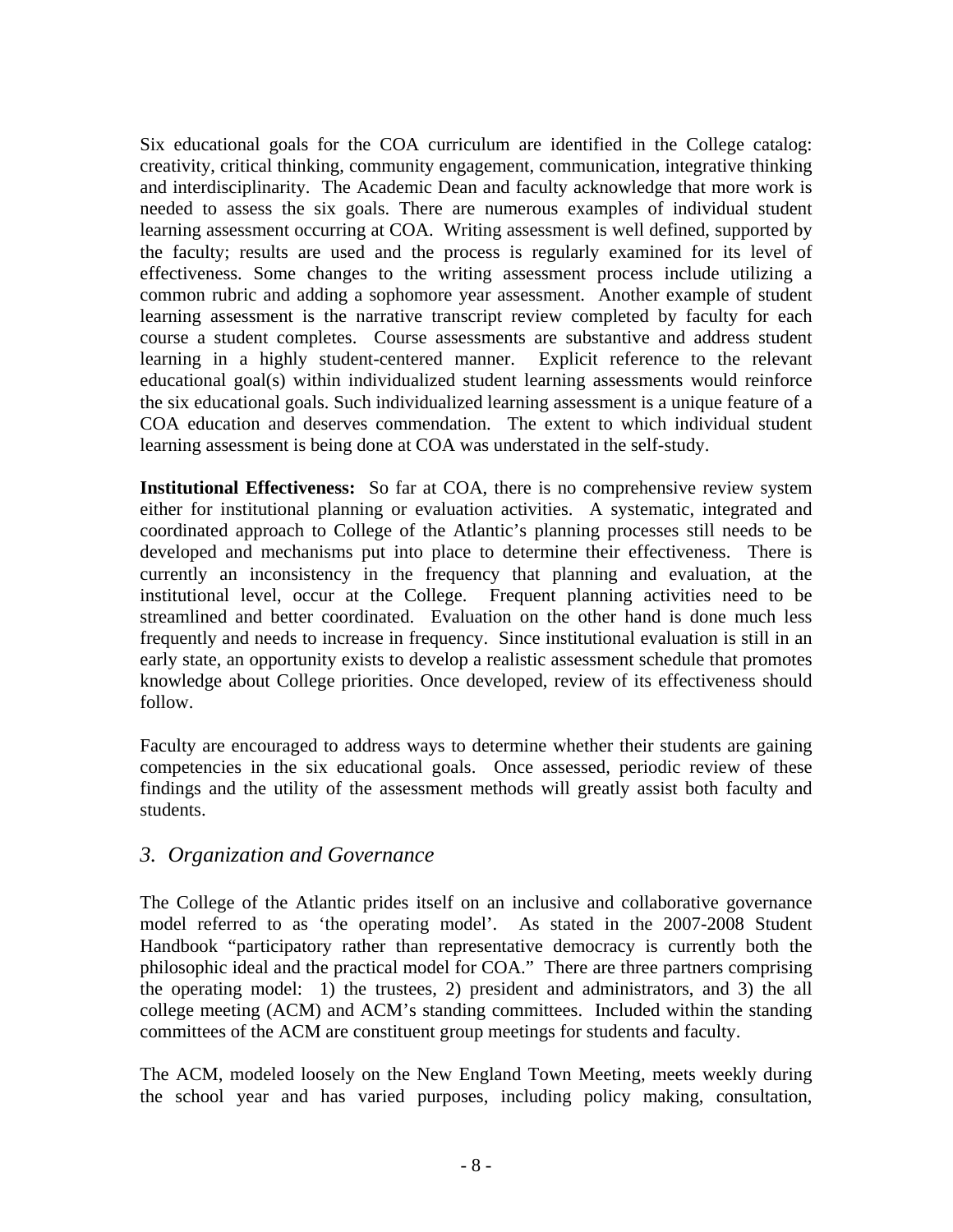community building, education and communication. Attendance averages 40-60 persons at each meeting (out of a college community of about 430 members) and year-end summaries of ACM meetings document the breadth of topics. It was noted that students typically represent the largest constituent group in attendance. There is certainly an important educational value that this operating model provides for COA students. Faculty, staff and students consistently expressed their belief in this form of governance as essential to COA's educational mission and egalitarian culture.

Periodic review of COA's operating model takes place, with the most recent review completed in 2006. Some outcomes from the recent review included updating the charters for COA and all standing committees, and revising procedures to achieve improved communications and increased budget transparency. The ACM approves the charters and if the president does not veto them, they are considered approved. The workings of the ACM and its standing committees are understood by all constituencies and rarely is there a time that a policy passed by the ACM is overruled by the President. COA continues to espouse an organizational system in which standing committees address all matters of importance to the College, including managerial ones. Concern about the roles of the President and the Board of Trustees in relation to ACM were raised in a 2003 governance study (the Governance Initiative Liaison Committee Report.) In the visit, community members again raised the lack of clarity about the roles and responsibilities among the three governing partners. The presence of a new President, eagerly working with the unique culture of COA, may present an opportune time for this to be done.

As documented in earlier NEASC reports, the Trustees have been overly involved in the management of the College. The Trustees explained that involvement at a managerial level was primarily due to financial exigencies and gaps in leadership that were present. This situation has since changed. Both the financial situation and leadership capacities have improved and no longer require the Board to function on an operational level. The Trustees expressed confidence in the new President and his recently assembled senior leadership team, known as the "Dean's Team." Trustees desire to play a more strategic role, focusing on institutional planning and policy. Trustee committee chairpersons anticipate receiving more direction from the President and Deans in determining committee agendas. The President and members of the Dean's Team are therefore encouraged to work closely with Board members to educate and inform them of important College matters requiring their consultation and/or deliberation within their trustee roles. It might be useful to re-visit the Board of Trustee committee charters and update them to ensure that managerial responsibilities are not included; this is especially needed for the Academic Policy Committee. Also, the Board plans to reduce its size – from 30 to 24-26 as stated in the self-study or to 22, as projected by the trustees who met with the committee. For further efficiency, the number of Board committees should also be examined and reduced. Currently the Board has nine standing committees plus three additional ad hoc committees.

The Board of Trustees is composed of dedicated and generous individuals devoted to the mission of COA. Recently, the Board embarked upon a regular process of self-review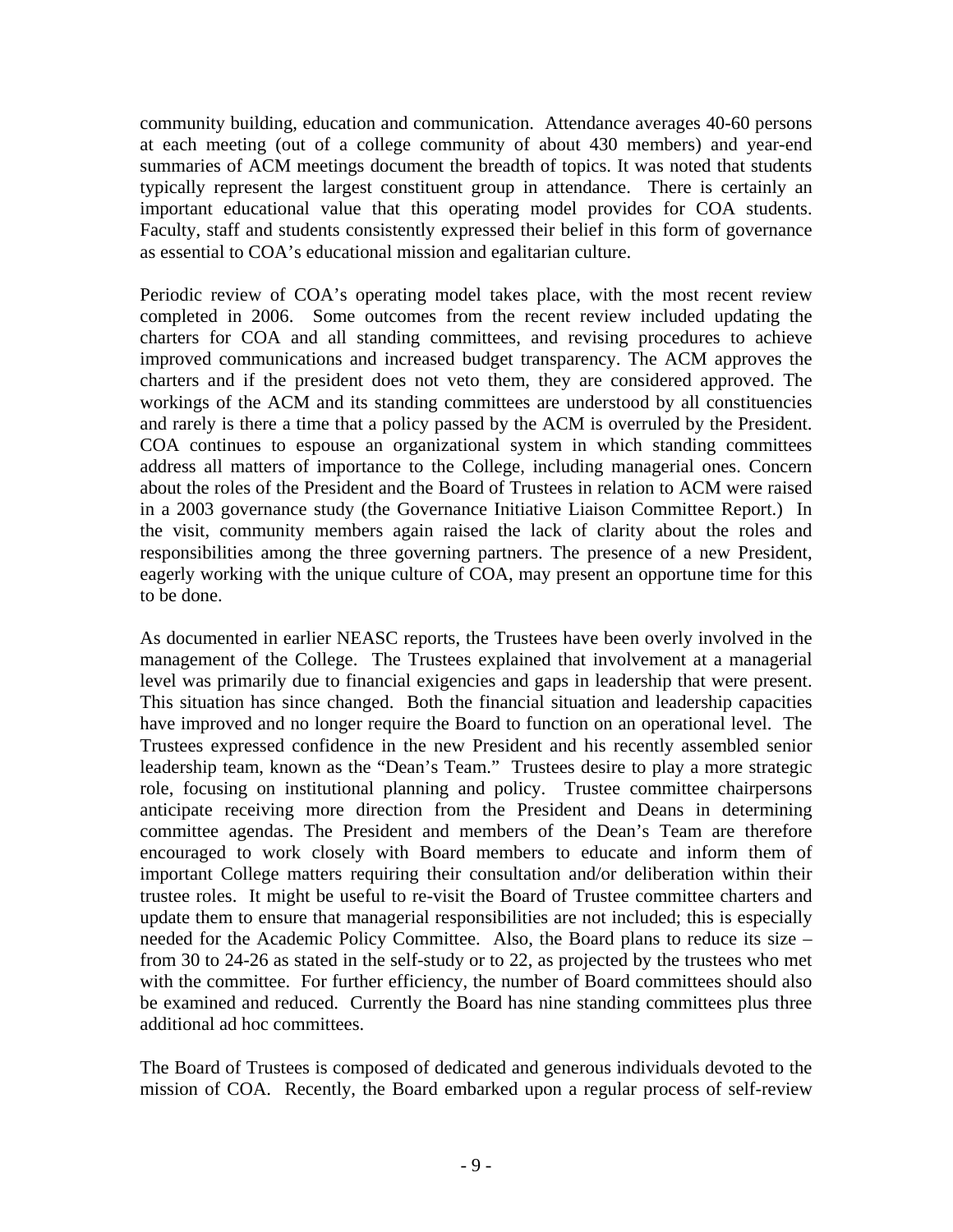and board development. Although the Board size will be reduced, new members are expected to be appointed in the ensuing years. Board members expressed the hope for increased ethnic and racial diversity as well as adding to the breadth of expertise to the Board's membership. They noted the increase to 11 in the number of women serving. The Board recently discharged an important responsibility, that of hiring the fifth President of COA. The Board's selection followed a comprehensive search process that involved the entire College community. Since the President's arrival the Board has established an annual cycle for presidential review.

Academic and Administrative Deans comprise the Dean's Team and the President appropriately delegates responsibility to their respective areas. Academic Deans continue to teach and view this as an important dimension to their effectiveness. The combined responsibilities represent a significant workload and some workload guidelines should be considered for these positions.

**Institutional Effectiveness**: COA has a strong culture of self-governance and participation of all constituencies in College affairs. There is an ongoing discussion and evaluation of governance that continues at College of the Atlantic. The discussions up to this time have occurred within the respective governing group, the All College Meeting, the Deans Team, or Board of Trustees. It is an opportune time for inter-group discussion and evaluation. The President can play a pivotal role in guiding these conversations and ensuring that the governing bodies are allied with one another.

# *4. The Academic Program*

The College of the Atlantic's (COA) distinctive undergraduate academic program is consistent with its mission and leads to a single degree, the Bachelor's of Arts in Human Ecology. The College clearly specifies and publishes degree objectives and requirements for this highly flexible program, which include the knowledge, intellectual skills, and depth of understanding to be acquired upon completion of the degree. The curriculum is overseen effectively by the faculty and academic administration, principally through the Academic Affairs Committee.

COA's commitment to institution-wide participation in all matters, academic and otherwise, provides a strong cultural as well as structural basis for academic program oversight and innovation. The All College Meeting (ACM) provides access to all campus constituencies to be heard and comment on any significant matter to come before COA, including curricular matters. The Academic Affairs Committee provides the primary oversight for curricular changes, course scheduling and monitoring of programmatic quality, and is made up of representatives from faculty, academic administration, the registrar, administrative services, career services, and students.

The single major at COA has clearly articulated goals, a structured progression of academic development, and multiple opportunities for student assessment and feedback. The program structure and expectations for students are clearly and consistently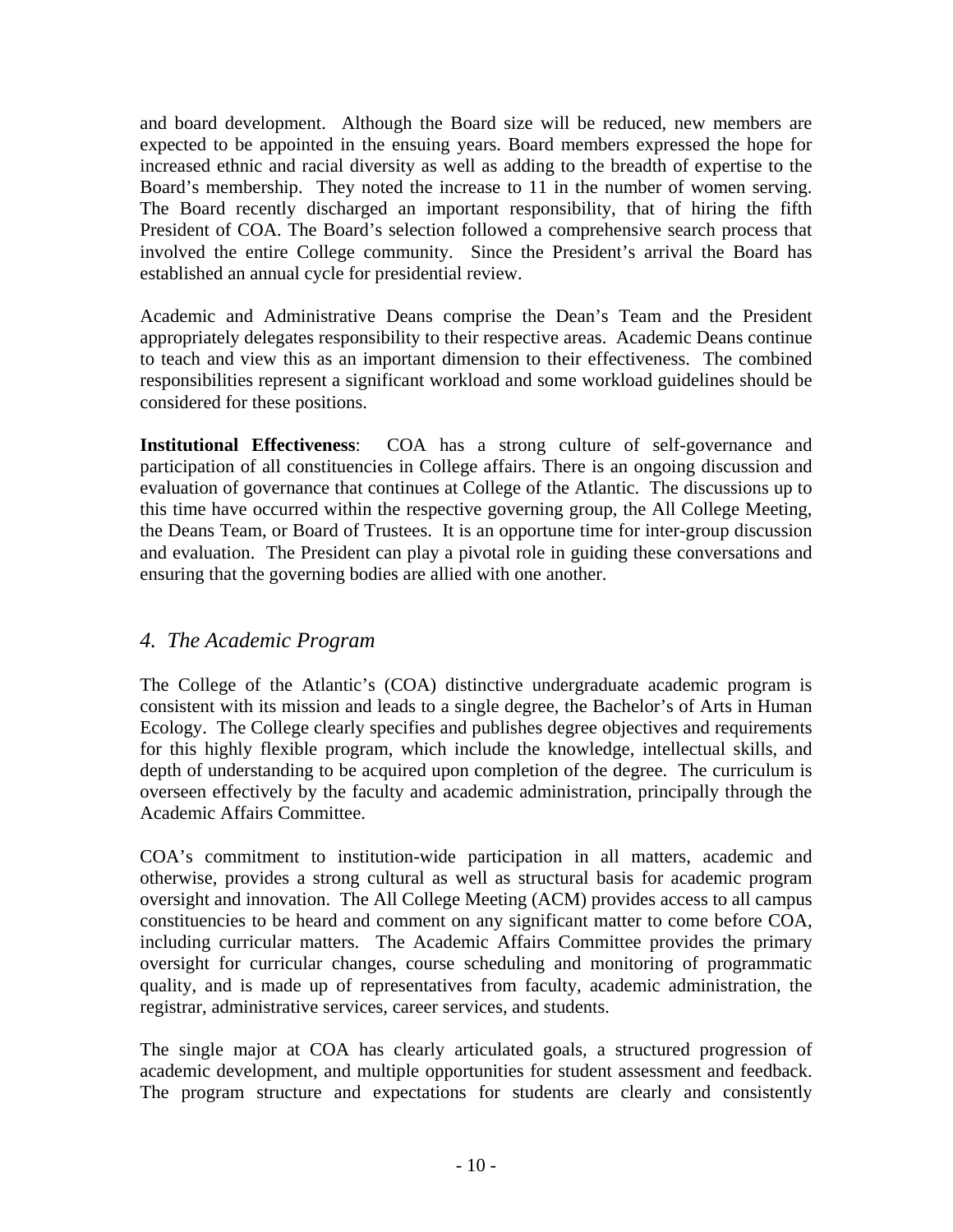presented in College publications, the catalog and on the website. There appear to be adequate, if limited, resources to support institutional programs and allow for innovation and change.

The individualized nature of the Human Ecology major provides for significant flexibility in the design of curricula by students. The quality of individual student programs is maintained by a high degree of faculty advising and curricular review. Protocols, approvals and review processes for internships, tutorials, final (senior) projects, and related academic options, are well established and overseen by the Academic Affairs Committee. The designation of academic "focus areas," in which COA has particular strengths, also helps students to identify possible curricular paths.

COA provides a diversity of off-campus opportunities through its own programming and a number of consortium or cooperative agreements with other institutions and agencies. These opportunities include membership with other colleges in the ECO-League (permitting student exchanges), international programs taught by COA faculty, and ownership of two off-shore islands and an organic farm. Additional ethnic diversification of the student body has recently been provided through the Davis Scholars Program that brings foreign students to campus.

The narrative evaluations of most students' academic work provide a significant source of information about programmatic success and is a valuable assessment tool. Although the narratives vary in length and depth, the cumulative impact is to provide a comprehensive, detailed record of a student's achievements and development over their time at COA.

The high student rankings in the NSSE (at or near the top national 10%) provide strong, external validation of the degree of student engagement at COA, further supporting the success of faculty in delivering a academic experience that not only serves the students well but clearly matches the institution's stated mission. Additional supporting data are provided in the high quality of the senior Final Projects and successful placement in careers and grad schools after graduation.

The COA curriculum consists of courses, that each receive equivalent credit (one course  $=$  one credit). Each student must pass 36 one credit experiences to graduate. Ten to eleven of these are "general education" and include one course each in human ecology, history, quantitative reasoning; two courses each in "resource areas" of environmental sciences, arts and design, and human studies; and one writing class or two writingfocused classes. In addition, all students must complete a writing portfolio, an internship, human ecology essay, community service and a final project. The remainder of the curriculum is student-designed, in consultation with academic advisor(s). The general education requirements appear to be well-integrated into the overall curriculum and appear well-adapted to the interdisciplinary focus of COA.

Although there is general satisfaction with the curriculum as a whole, faculty and others recognize that this may be an opportune time for the comprehensive review, which will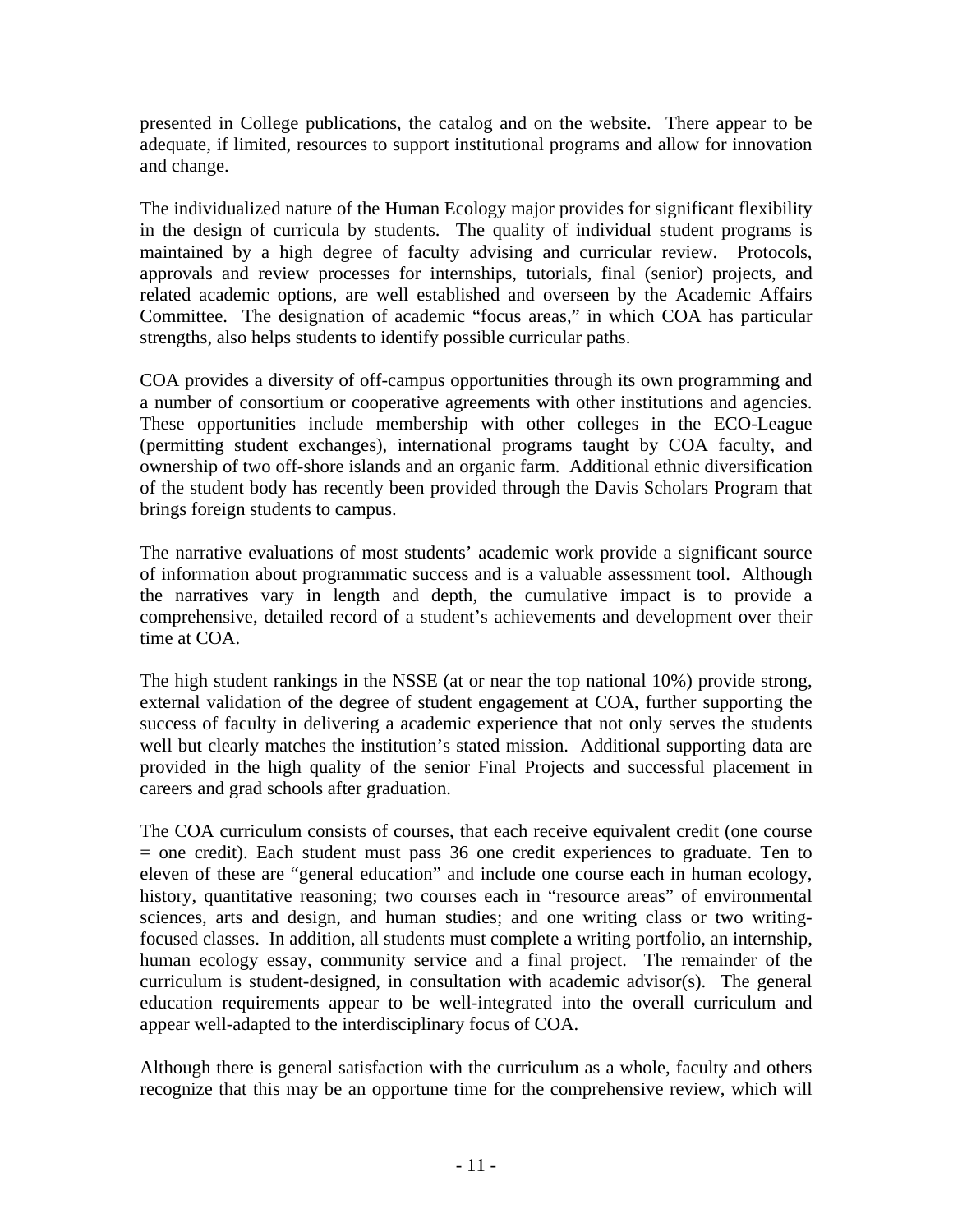be initiated in 2008. Questions of interest include: How might retention be improved (see Standard 6)? What type of student is a "best fit" for COA? How does COA respond to the changing higher education landscape? How will faculty control their work load? Some faculty are uncertain about the impact of a proposed "four season" curriculum that would significantly expand summer programming.

**Graduate Program:** COA has a small graduate program culminated in a Masters of Philosophy in Human Ecology. Enrollment is limited to ten students, spread over two years. Requirements include nine courses specifically selected for the student's focus and a thesis. There are no separate graduate courses, and students select their nine required courses from among the available intermediate or upper level undergraduate courses (typically taken in the first year). Up to a maximum of three transfer credits may be accepted. An investigative research thesis is required. Grad students are expected to maintain a B grade in these classes and are typically required to complete addition course requirements beyond those of the undergrads.

Prospective graduate students appear to be closely matched, by the Associate Dean for Advanced Studies, with at least two appropriate faculty sponsors before being admitted to the program. Faculty sponsors are typically selected from among the full-time undergraduate faculty and later will become part of a larger thesis advisory team. Although limited in amount, institutional financial support includes discounted tuition and teaching assistantships (after one semester). Program requirements are clearly described in COA publications. Thesis quality and academic oversight by the advisors and thesis committees appear appropriate for graduate level work. Although there is some disagreement among faculty about the appropriateness of a graduate program at COA, the institutional commitment to the program was reaffirmed in 2005. There is no formal plan to grow the program or to adjust faculty workload, a significant issue at COA, to supervise graduate students.

COA offers teacher certification through the state of Maine in Elementary Education, and Secondary Education in Life Science, Social Studies, and English Language Arts. This program was successfully reaccredited in 2006.

**Integrity in the Award of Academic Credit:** Although the faculty continue to discuss the detailed meaning of a degree in Human Ecology, the curricular standards and oversight processes, primarily through the Academic Affairs Committee (AAC) and the Academic Dean's office, appear to be effective in assuring a high quality curriculum that is consistent with the COA mission.

Course descriptions are available in the catalog and online and present a realistic listing of curricular offerings. A recent policy change to eliminate any course not taught in three years serves to maintain the currency of this list. The course schedule is available online, although registration is still a paper process, with plans for piloting electronic registration in 2008. Students register one semester at a time. There are some student concerns about the slow feedback on registration status and slow turnaround time for narrative evaluations.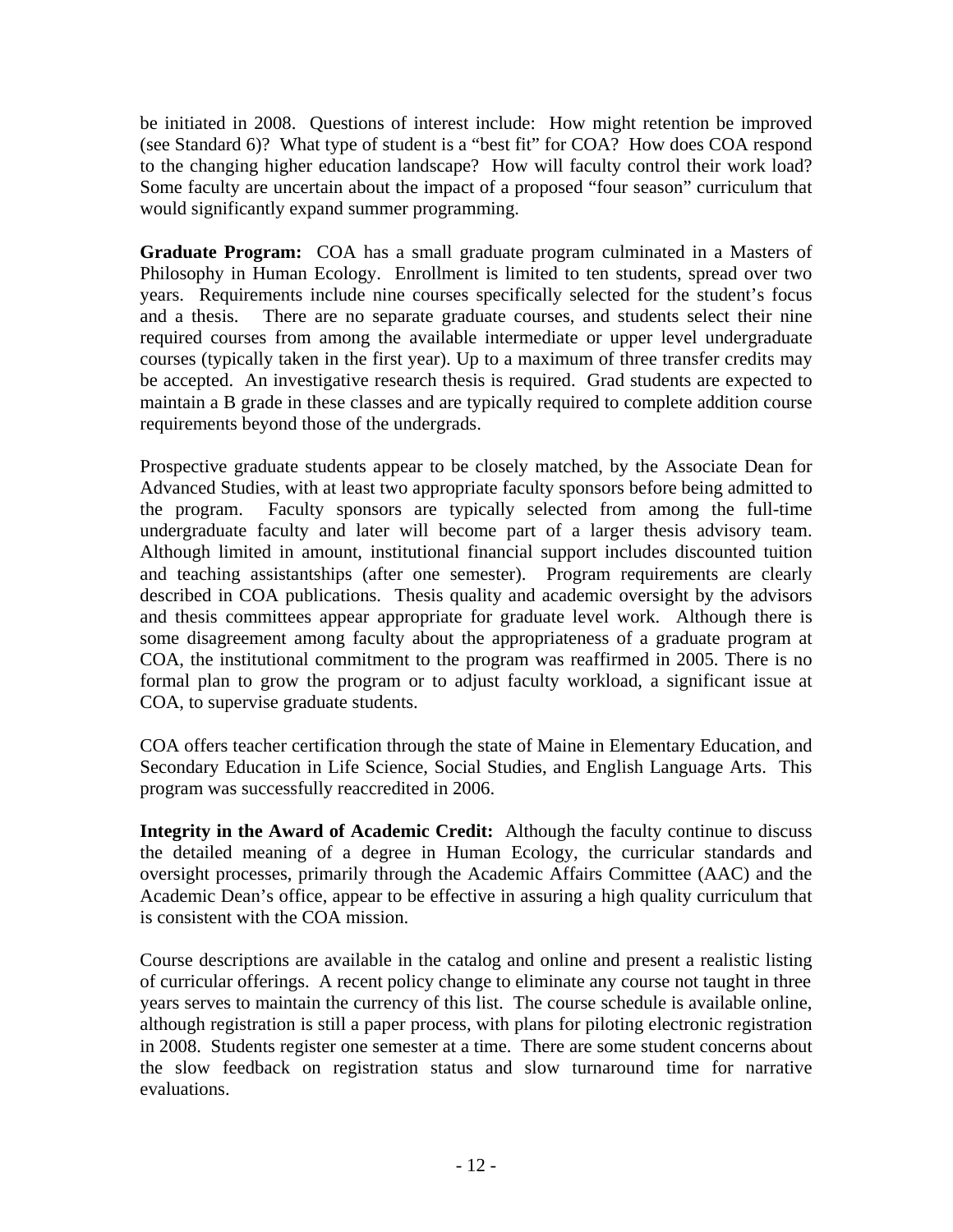Students complete course evaluations for every completed course, in addition to a required mid-term oral evaluation with the course instructor. Students also have the opportunity to provide a self-evaluation as part of the faculty member's evaluation for a course; both become part of the student's academic record.

Grading standards are clearly stated in the College catalog, and course syllabi are expected to clearly articulate learning goals and evaluative criteria, although these were not always evident in example syllabi. Syllabi generally provide evidence of collegelevel standards and expectations, and course narrative evaluations document meeting of those standards.

COA accepts for transfer up to 18 credits in a variety of examination or experience categories. Acceptance of such credits is determined by the Registrar in consultation with appropriate faculty or the Academic Dean. COA does not offer online courses.

Standards for Satisfactory Academic Progress are clearly stated in the COA catalog, with clear policies for failure to meet the standards, which are administered by the Academic Probation Officer. Academic dishonesty cases, which are rare, are administered by the Academic Dean.

**Assessment of Student Learning:** Assessment of student learning occurs primarily through the faculty narrative evaluations required of all courses (letter grades are optional), review of the writing portfolio, evaluations of internships and the final project, and the human ecology essay. Because of the single academic program, these evaluations apply to all students, across the institution. Forms and formats for these evaluations are largely standardized, and a writing rubric was recently developed for consistent evaluation by different faculty.

There is some concern about the low student compliance with the relatively new writing portfolio requirement, begun in Fall 2004; compliance was 34% for students entering their third year in Fall 2007. The recognition of its importance and the subsequent development of a new writing evaluation process is one example of faculty response to a perceived problem. As stated in the self-study, the College "recognizes the need to increase general understanding of the portfolio requirement among both students and advisors." (P. 28)

The variety of approaches to student learning are evident in the course syllabi, the diversity of learning opportunities available and required (e.g., community service, internships), and the range of student-selected courses and final projects. These multiple options are consistent with the interdisciplinary, engaged approach articulated in the COA learning goals, and result in a variety of feedback to students. The frequency and detail of narrative feedback and close working relationships with faculty appear to

facilitate and support a flexible yet rigorous curriculum. Such feedback to students also provides a detailed, if complex, data base for assessing the success of COA and its Human Ecology program.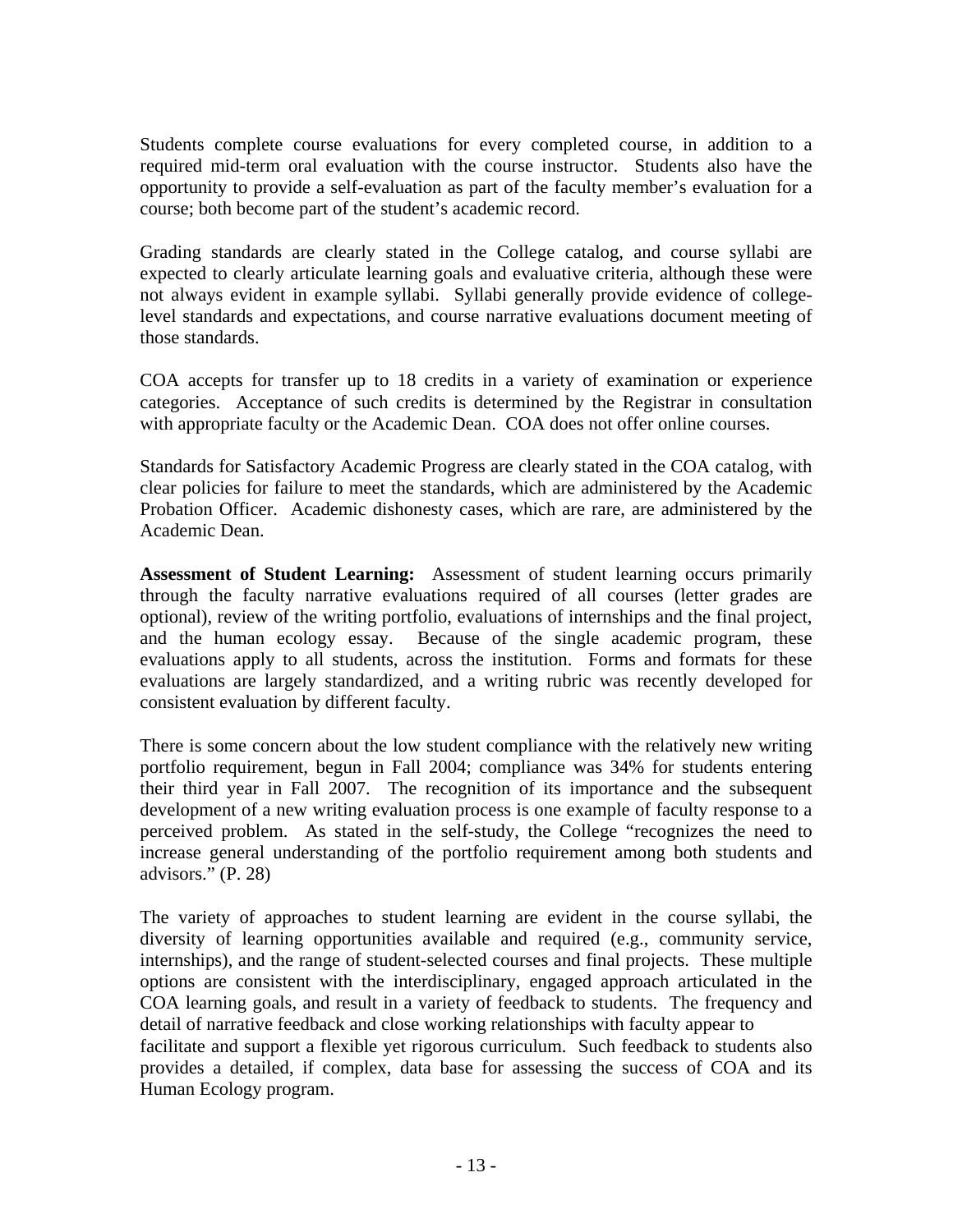The success of the COA curriculum is also supported by external evaluations, such as the education certification, NSSE, the successful placement of graduates, and the ability of COA to secure outside grants from a variety of public and private funders to support both research and programming.

The last self-study and more recent alumni conversations and surveys, as noted in the self-study, showed some disagreement among alumni about maintaining Human Ecology as the sole COA program. The 2007 self-study reaffirms this focus, stating that fixed majors would not contribute to the student-designed curriculum. The commitment of faculty to begin a comprehensive review of the curriculum in 2008 is both a reflection of strength of the program as well as recognition of the value of systematic assessment.

**Institutional Effectiveness:** The College of the Atlantic assessment of the quality, integrity and effectiveness of its academic programs appears well-suited to its distinctive mission and culture of institution-wide engagement of all College constituencies. The evaluation system has yet to be tied to the six educational goals. The personal commitment of these constituencies, the depth of the evaluative feedback to students, and continuing willingness to address perceived weaknesses, provide a strong basis for maintaining and improving the academic program at COA.

# *5. Faculty*

The College of the Atlantic (COA) employs 30 full-time and part-time (1/2, 2/3, 3/4) faculty on contracts of 3-5 years. Three lecturers also have 2-3 year appointments. Parttime faculty are appointed as Visiting (have taught 2 or fewer courses at COA) or as Adjunct faculty (taught more than two courses) and are hired on a per-course basis. All full-time faculty have terminal degrees while most part-time faculty have Masters or higher degrees. There are no faculty ranks and no tenure. Guidelines for the appointment and renewal of faculty are clearly described in the Faculty Personnel Manual.

The number, qualifications and diversity of COA faculty appear appropriate for the interdisciplinary environmental focus of the Human Ecology major. The student: faculty ratio is approximately 10:1, and has remained relatively constant over recent years. Fulltime faculty have approximately 8-10 advisees with a range of 7-27), although there may be considerable variation among individual faculty members. Student surveys, particularly NSSE, indicate that most are happy with their advisor performance, with some few exceptions.

The normal faculty teaching load is six courses per year (two each over three terms), although five per year is much more common, due to the administrative duties of most of faculty (i.e., committees). Although committee service is largely voluntary, there is an almost universal expectation and willingness among faculty to assume the necessary responsibilities. In fact, Faculty who teach five courses per year are required to serve on a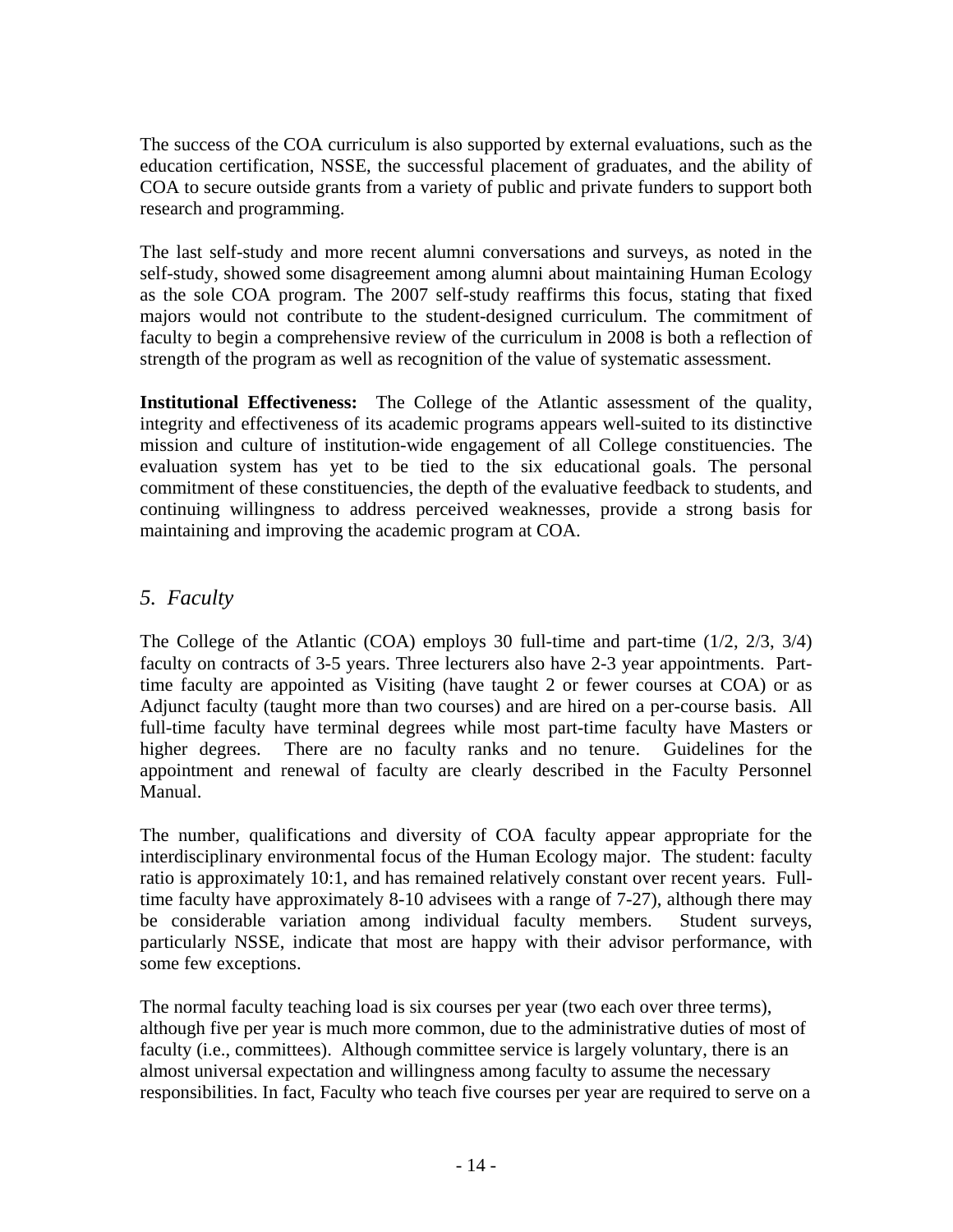committee, usually a major committee, and this is the norm. Faculty may also have significant other responsibilities for advising, internships, independent studies or senior projects, for which they do not receive additional compensation. A recent review of faculty workload indicated considerable variation in the distribution of these responsibilities among faculty, but no specific recommendations for resolving apparent inequities have yet been made.

Although there are a few undergraduate and graduate teaching assistants who work with specific faculty, these students typically do not have significant responsibilities for providing instruction.

The faculty appointment process clearly outlined in the Academic Affairs Charter includes the broad engagement of campus community members, and has been demonstrably successful in recruiting and retaining qualified faculty who are committed to the unique COA curriculum.

Faculty compensation is a concern. Since 1995 the COA Board of Trustees has endorsed a goal for faculty salaries to reach the national average for all baccalaureate institutions: an ambitious goal that is not yet within reach due to COA's financial constraints. Current full-time salaries range from \$40,000 to \$75,000, with a mean of approximately \$59,000 (vs. a national baccalaureate mean of \$61,951 in 2006-7). The Board has committed to establishing a \$5M compensation fund (\$1,000,000 has been raised) to raise faculty salaries. Despite this, the College has been largely able to fill its vacant faculty positions with qualified faculty, although rapidly rising housing costs in the Bar Harbor areas are a significant concern and will be a factor in recruitment.

Faculty also regularly participate in on-campus workshops on pedagogy and assessment. A total of \$8,500 per year is available for faculty development support for a variety of activities. Additional funds are available for international travel, and some endowed chairs provide professional development support. Funds also are available, by application, from the academic dean and a new presidential fund for conference attendance, equipment, special travel or other professional development activities. Faculty members seem to make good use of these resources. Some faculty do significant original research work and several have secured outside grant funding.

Faculty become eligible for a one-term sabbatical at full pay after nine terms (three years) of teaching. Faculty also have the option to accrue sabbatical time by postponing an initial sabbatical so that it the sabbatical period can be extended beyond one term at a later date.

Faculty evaluation criteria are outlined in the Faculty Personnel Manual. Dossiers submitted for reappointment of faculty include syllabi, student evaluations, a selfassessment, recommendations from colleagues, and detailed explanations of how the candidate meets the expectations of teaching, advising, college service, scholarly activity and academic service beyond the immediate college community. Faculty reviews are overseen by the Faculty Personnel Committee (FPC), which is a subcommittee of the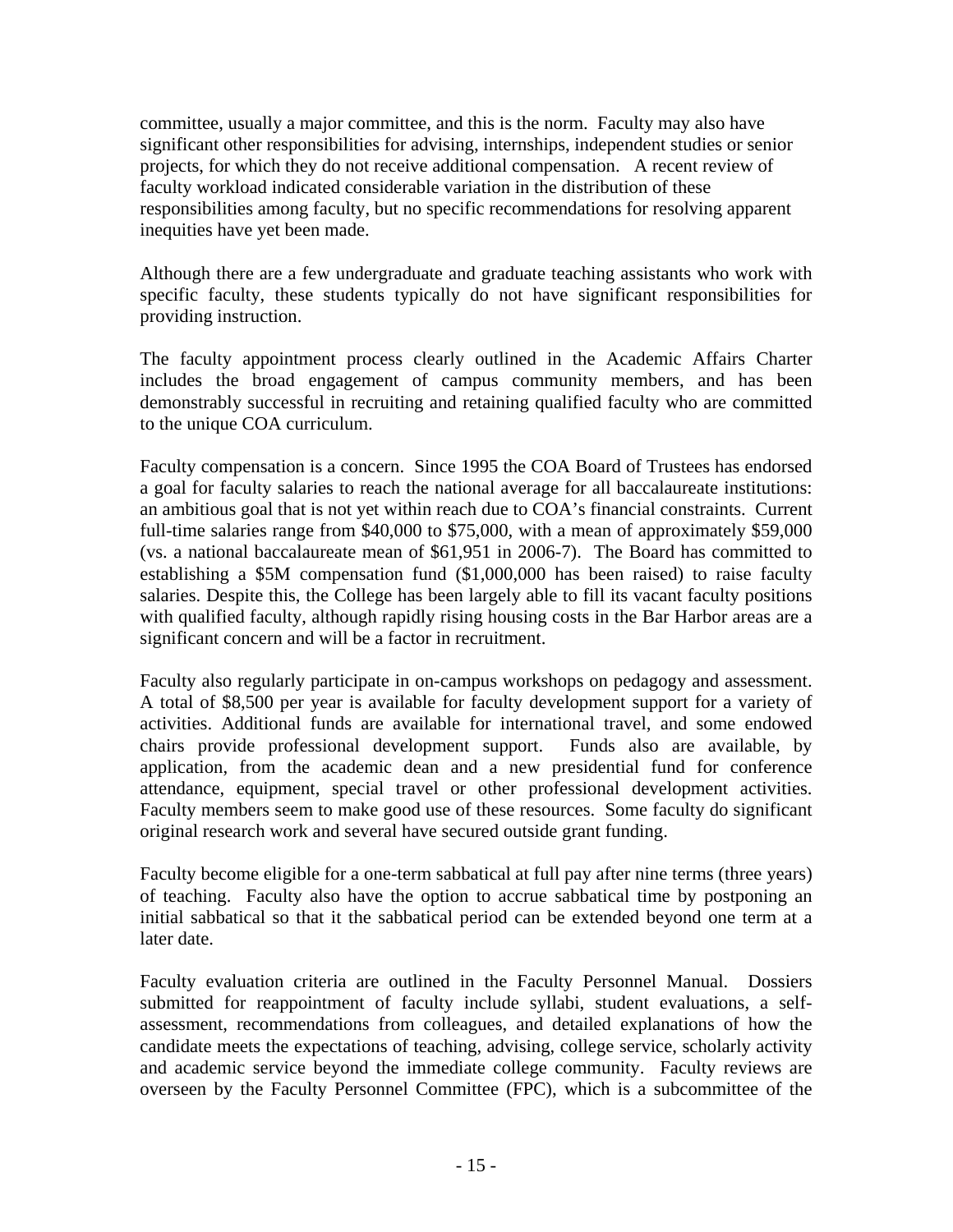COA Personnel Committee. A Review Committee of faculty, including a FPC representative, and at least one student, is appointed for each candidate for review and their recommendation is presented to the FPC. As a result of some faculty concerns about the consistency of FPC actions, elections are now being used to determine membership (vs. volunteers) and a training packet for new members has been developed. Some faculty questioned the purpose of the review, along with the time commitment necessary to conduct thorough reviews.

Instruction methods, as evidenced by course syllabi, are diverse, varied and often interdisciplinary, in keeping with the Human Ecology curriculum and mission of COA. Innovative approaches to instruction are encouraged and supported by the institution. The required narrative evaluation of students in all courses provides detailed feedback on student performance. Students can opt to receive grades when they register for courses. The cumulative student transcripts provide a comprehensive record of student accomplishments over their time at COA as well as the evidentiary base for curricular effectiveness. Additional strong assessment evidence is found in the required student internship reports, Final Project reports and the Human Ecology Essay.

The consistent high ratings by students of engagement measures in the NSSE survey also suggest evidence of successful student advising, although there is currently no systematic system for assessing the advising of individual faculty members outside of the regular faculty review. The structure and goals of the COA curriculum are clearing described in publications and a variety of evidence indicates the curriculum is well executed.

COA is primarily an undergraduate teaching institution where instruction, student advising and institution service are highly valued, and this is reflected in its faculty evaluation standards. While faculty research and scholarship are encouraged and supported, particularly through the small graduate program, such work in not a primary measure for faculty success at COA.

**Institutional Effectiveness**: A variety of evidence indicates that COA faculty are demonstrably successful in maintaining and delivering their distinctive Human Ecology program and engaging the students they serve. The current willingness of the faculty to begin a comprehensive review of that program, and a record of prior adjustments, indicate a capacity for their own professional and curricular advancement as well as a renewed commitment to the mission of COA.

# *6. Students*

**Admissions**: One of the major concerns reported in last reaccreditation visit at the College of the Atlantic (COA) was the dual reporting structure of admission counselors and student service staff members. This issue has been addressed by COA with the separation of the leadership in student life and admissions, with separate staff reporting in each area. The college has also promoted both the director of student life and director of admissions to deanships and they now serve as part of the senior administrative team at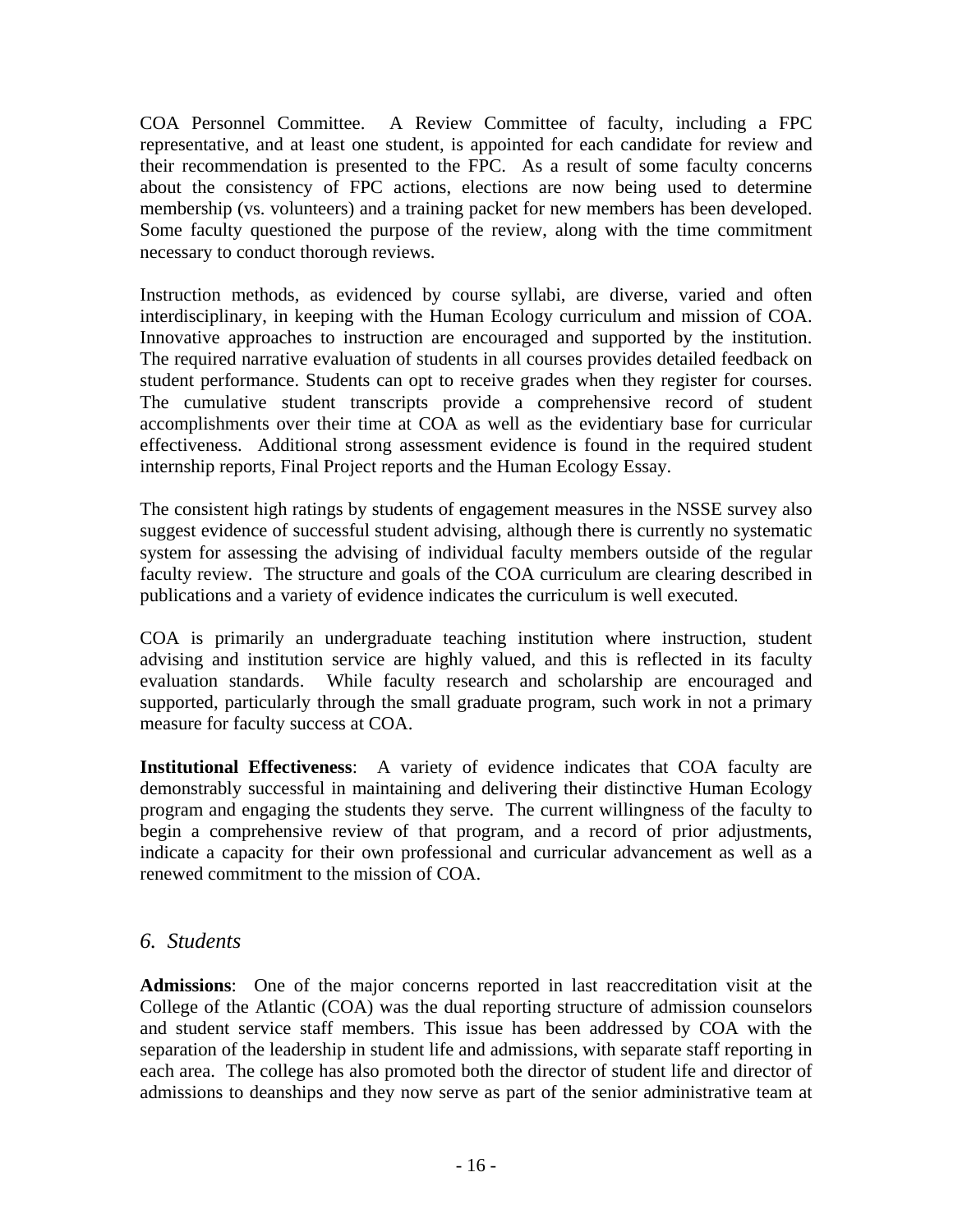the College. The new structure has allowed for greater concentration and focused attention in each of these key areas of the College. Furthermore, in keeping with the spirit of community inclusiveness and shared governance structures within the College, all undergraduate applications are evaluated, and decisions on acceptance are made by the admissions committee, consisting of the dean of admission (chair), the admissions counselors, the associate dean of student life, two- three faculty members and up to three students.

This fall COA enrolled 104 new students; and increase of eight new students from fall 2006. This includes 13 students, including two US citizens, from the Davis United World Scholars Program grant. Total enrollment for the fall term is at 328 FTE's, a modest growth from FY 06/07 were enrollment was 320 FTE. The issue of enrollment growth and "what is the right size" for the COA are currently under discussion, and opinions on size and strategy for growth significantly varies greatly amongst the College's multiple constituencies.

COA's current size and location, which together represent a significant plus for the College, are coupled with being a niche school offering a singular degree with tremendous flexibility for individualized course of study. These perceived strengths can also present some challenges in recruiting students. This awareness has led to innovative marketing and recruitment strategies coordinated by the Admissions Office to attract the "right students" to the College. Notable, and highly successful, is COA's Presidential Scholars' Fly-In program that, literally, provides prospective students, based on their written submission to participate in program, airfare and lodging as well as a four-day indepth visit to the College. During the FY 06/07 recruiting season, 29 students from around the country participated and 14 enrolled for the fall term.

Approximately 70% of COA students receive need-based aid, and COA is one of less than 300 U.S. colleges and universities that meet more than 98% of total need. Overall, 85% of students receive financial assistance, with an overall discount rate of 35%. COA conducted an independent investigation of its financial aid practice and is to be commended for the steps recently taken to ensure that its financial aid packaging is purposeful, transparent and readily available to its students and families.

As noted in the self-study and through meeting with members of the community, an ongoing challenge for COA will be net tuition. COA is aware of the need to continue its monitoring of data on sensitivity levels for price, discounting, and financial aid. It is too early to tell if the strategy employed in 2006 of limiting the size of aid packages to the most "lowly ranked" students in the admission process will have an impact.

COA has diversified its student body through its relationship with the Davis United World Scholars Program. The presence and impact of different cultures is notable on campus. COA is truly internationalized and this is one of its current strengths. However, the longevity of this program is unknown, and it cessation would dramatically affect the composition of the student body as well as have a negative impact on the College's finances. Currently, 2% of COA's student population consists of domestic students of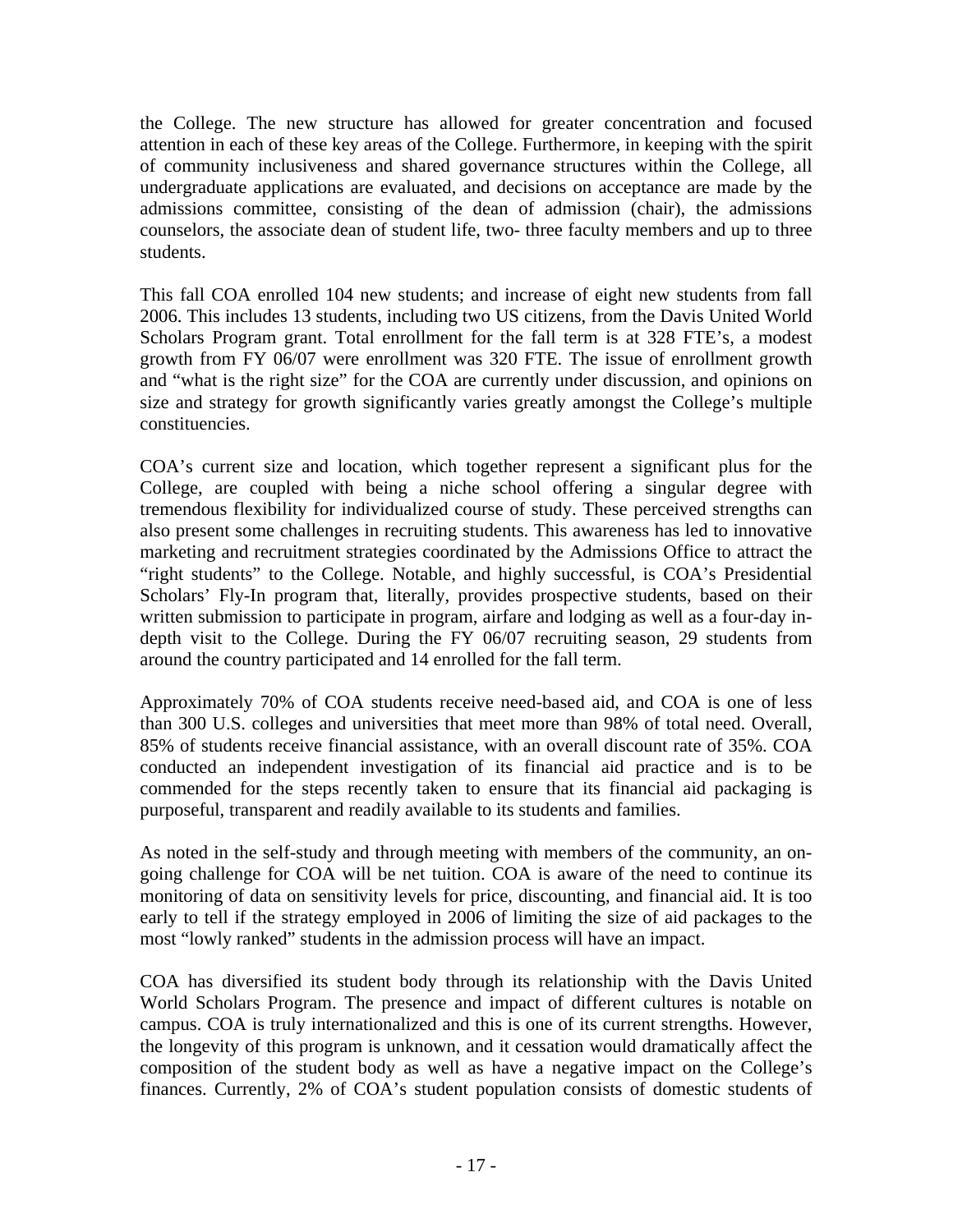color. The College understands what a challenge it is to achieve greater racial and ethnic diversity beyond what is provided by international students, especially given its location.

**Retention and Graduation:** COA's current six-year graduation rate is 59%. Retention from first to second year for the class entering in 2006-7 (the class of 2011) was 84%. Multiple initiatives focused on retaining student first year have proven successful. The College reports that attrition is happening primarily between the  $2<sup>nd</sup>$  into  $3<sup>rd</sup>$  year of study. For example, COA shared that in FY 06-07 retention for the class of 2009 was just 65%. Students and staff attribute this phenomenon to finances, a student's desire for a professional degree, and/or loss of connection and motivation to complete one's studies. COA does not have a plan, currently, to address retention issues for student from the  $2<sup>nd</sup>$ to  $3<sup>rd</sup>$  year of study.

However, to address overall retention and graduation issues, the College received a Maine Educational Loan Marketing Corporation (MELMAC) grant in 2004, and has begun to implement some of the strategies outlined in the grant. The focus of these new initiatives is to reengage students not only into their course of study, but with the College community as a whole. As implementation is still in its infancy, it remains too soon to tell if the programs will be successful. Careful study, both qualitative and quantitative, will help the College measure success as well as to refine the plan.

**Student Services**: The recent restructuring of student life to an independent department, under the umbrella of the Academic Dean, is a critical move in enhancing the students' co-curricular experience. The department is in transition as well in the midst of a paradigm shift from a strict service-based model to a contemporary model of a cocurricular, learning-based approach. This transition will take time, but the department is clearly on the right pathway to realization.

COA's Student Life department, although thinly-staffed and modestly funded, provides student with the all the standard services expected for a College of its size.

Health and counseling services are offered through contracts with outside agencies. COA does not have intercollegiate athletic programs; however, students remain active through self-directed fitness opportunities such as hiking, kayaking, and use of the local YMCA, for which each student has a free membership.

New students are welcomed to COA through its outdoor orientation program (OOPs), in which the student must choose to participate. This fall, 65% of new students participated in this program. All students participate in a campus-based program that is pedagogically consistent with the classroom experience, i.e., small discussion groups, focused learning, other low-risk experiential learning opportunities.

Two construction projects underway will dramatically change the student life experience at COA. The first is the renovation/conversion of a facility originally designated to be demolished into a student center. This facility will provide enhanced space for health and counseling services, gathering space for students, and a consolidation of the student life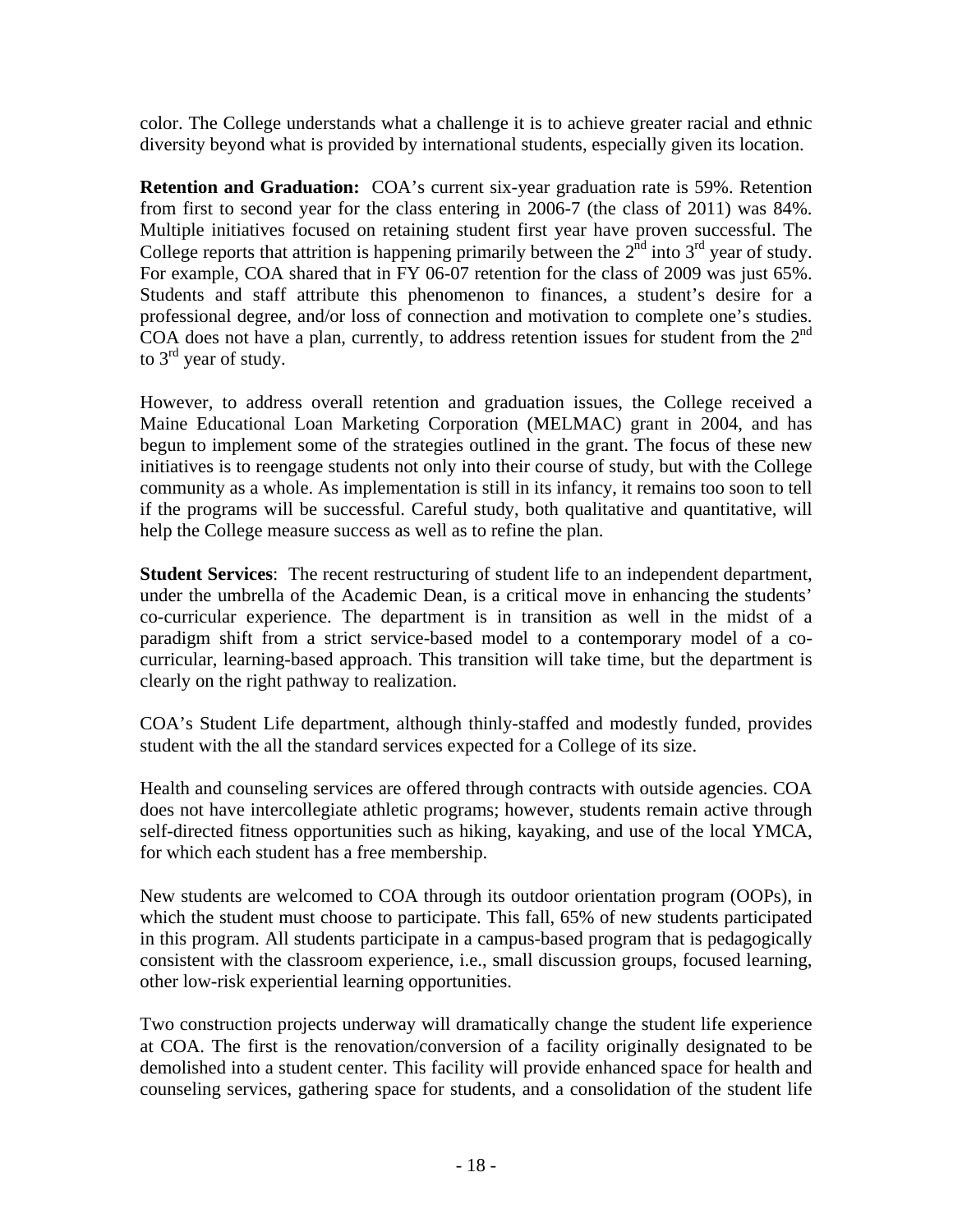staff that is currently isolated in different buildings throughout campus. The second project is the construction of a 51-bed residence village. In its design and multiple environmental efficiencies, this building will serve an example of COA's commitment to sustainability. At present, approximately 35% (mostly first-year students) of COA's students reside on campus; the remaining must secure rental properties in the Bar Harbor community. The construction of the new residence village means that the number of returning students living on campus will increase from 15% to 30%. There has been no indication that additional staffing, outside of resident assistants, will be added to the student life department, to manage the growth.

**Institutional Effectiveness**: Several new and innovative initiatives in both student life and admissions are either in their early stages of design or implementation. Strategies to allocate student aid that maintains a commitment to affordable education while encouraging the matriculation of highly qualified are attended to regularly.

At the present time, COA does not have a comprehensive approach to assessing the effectiveness of student services. Participation in NSSE is a step in the right direction, but is limited. The College has a good Crisis Management Plan for addressing large-scale, catastrophic events, but no written plans to address events of a different scale such as an outbreak of meningitis, or the death of a student. These events, while not as dramatic as a natural or man-made disaster, still can have a profound effect on the campus community. The need for a Pandemic Flu plan was noted in the self-study and a plan is due in 2008.

Finally, the College is depending on its strong relationship with the Davis United World Scholars Program to achieve its international focus as well as more racial and ethnic diversity. It needs a plan to respond should that support cease.

# *7. Library and Other Information Resources*

The Thorndike Library is conveniently located in the center of the campus occupying the entire second floor of Kaelber Hall and available to students seven days a week. The spacious reading room, with scenic views and an expansive balcony, provide quality study space. The ambiance of the reading room is in direct contrast to the two overcrowded adjacent areas where offices, circulation desk, computers, audio-visual equipment and other supplies and services are located. An examination of the use of this space as part of campus planning is suggested.

The library holdings, including electronic data bases and journals, are sufficient for student and faculty use, largely due to the cooperative arrangement with Maine digital library and interlibrary loans. Faculty requests for books are reviewed with the librarian and purchased when funds are available. One area of the book collection needs improvement since there are substantially fewer holdings for the humanities and social sciences than for other disciplines.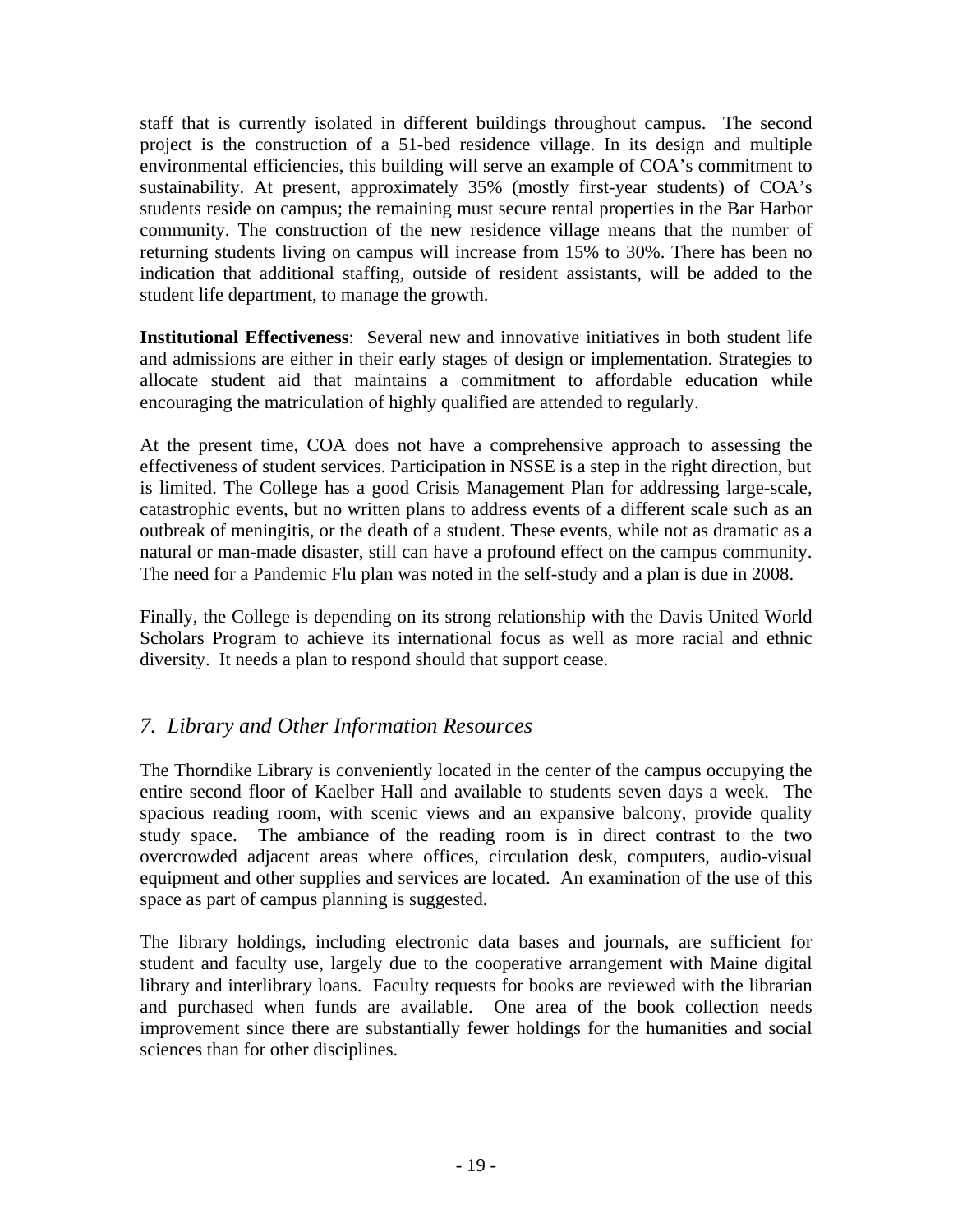Two new services were recently added to the Library - archives and media services. An archival data management system is in the early stages of development and materials are stored in boxes in an overcrowded section of the library. As COA approaches its fortieth anniversary, the proper management and retrieval of historical records (of all types) will become increasingly important. The temperature and air quality of the area where the archives are currently located should be examined to ensure that important historical documents are preserved.

Media services is an active and growing area as more classrooms become equipped with media and related technologies. The collaborative work between the Library and Information Technology has increased significantly. The two areas work well together and despite the challenges of space, location and limited funds provide excellent services to the College community.

Records indicate that use of the library is high. The appropriate ratio of professional librarians may need to be reviewed. The library and its staff are pivotal to the individualized nature of the COA curriculum. This standard requires that some level of student assessment is performed that "demonstrates students use information resources and technology as an integral part of their education, attaining levels of proficiency appropriate their ……field of study". (7.8) The Director of the Library is aware of this requirement and anticipates that an assessment plan will be forthcoming as a component of the academic program review process.

During an especially frugal period for COA, it is understandable that the library's budget experienced reductions. It is the visiting committee's understanding that there is a restricted endowment fund for the library, but that earnings from that endowment allocated to the library have been static. In light of recent overall endowment earnings, a closer examination of the library's endowment earnings might provide another avenue for needed library funds.

The level and quality of the Information Technology services is very good. Even amidst budgetary constraints funding continues for needed upgrades and infrastructure improvements. A significant upgrade to the College's enterprise system will occur this year. In addition to faculty and staff benefiting from this upgrade, students will have online capabilities to register for courses and view their grades and bills. Professional development activities are vitally important for this area and funds to support the staff in this area should be explored.

**Institutional Effectiveness**: Both the Library and Information Technology areas regularly review the needs of the College in order to provide adequate service. Additionally the Directors are acutely aware of the specific operational needs of the departments.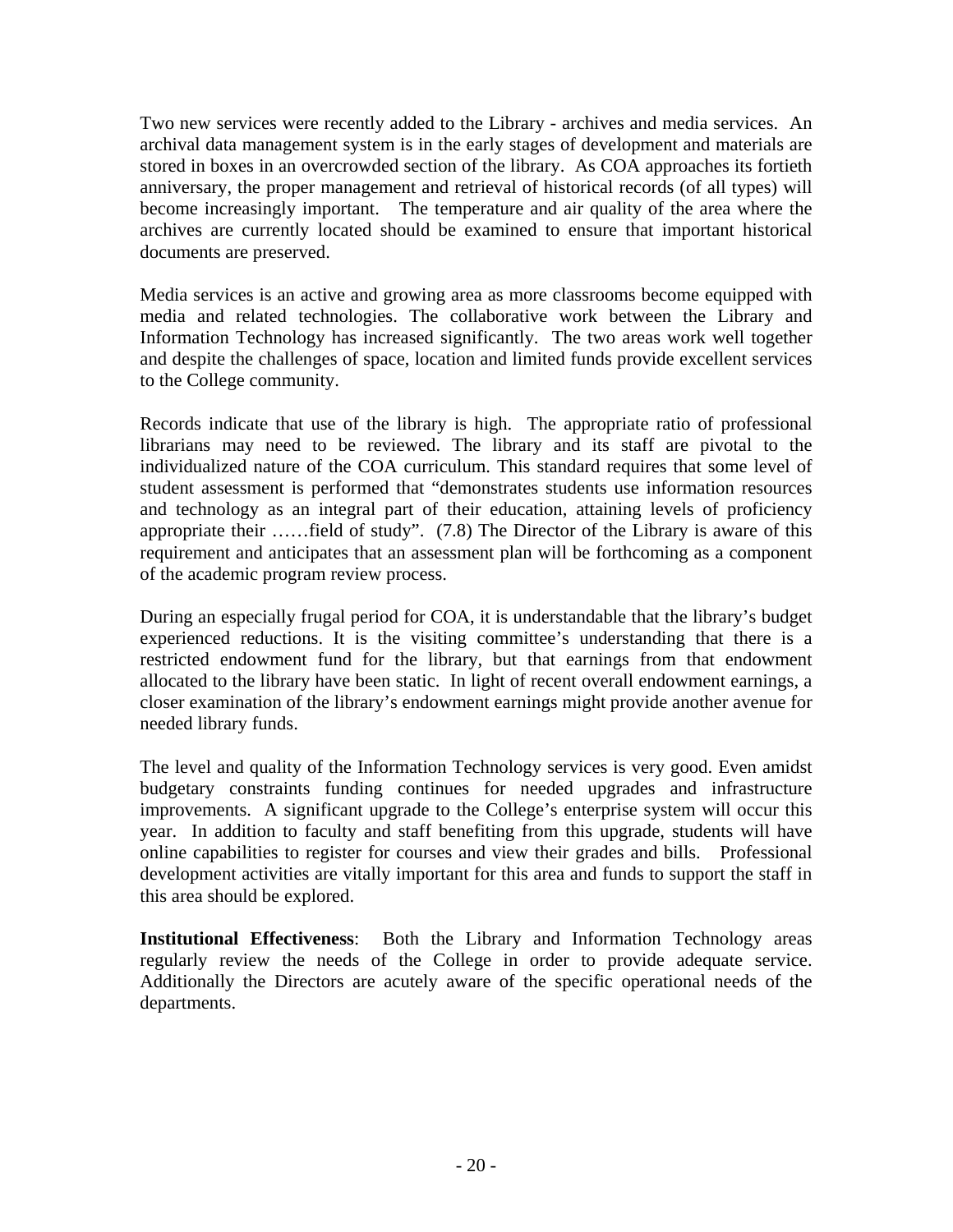# *8. Physical and Technological Resources*

The College of the Atlantic's ideal location on the Maine's Mt. Desert Island is consistent with its educational goals to provide opportunity for participatory learning, ecological knowledge and community service. As also noted in the *College of the Atlantic: A Campus Plan*, the College's location in Bar Harbor Maine supports its mission by allowing many of the College's academic programs and projects to work in formal and informal partnerships with town, state and federal agencies and conservation organizations throughout Maine and beyond.

The 35 acres-plus campus has 2,000 feet of shoreline and is easily accessible to the main highway and Acadia National Park. The College resides on the site of six former summer estates. Classrooms, student activities, academic and administrative offices and related functions are housed in 20 main buildings and several other secondary structures.

Significant progress has been made in facilities planning. In 2002 there was a Campus Master Plan developed in service of the College's institutional mission. The stated purpose of the plan was to help meet the increasing challenges of facilities maintenance; address current and future facility needs; integrate the campus in accordance with academic aims; yield a format for rational capital budgeting and to create a long-range campus-wide vision to guide future development and facility management.

Planning Principles articulated in the report were to:

- 1. Sustain the educational mission of the College of the Atlantic.
- 2. Promote interaction and integration of College constituencies and activities.
- 3. Support an interactive approach to learning and teaching.
- 4. Develop the campus as a learning laboratory.

In the last self study the College stated that the existing classroom space was inadequate and since the 1997 report, the College has made a number of acquisitions and renovations to its existing facilities with the goal of expanding the campus grounds and buildings. These improvements include: the addition of the Davis International Center and carriage house, which was renovated for faculty offices, classrooms and meeting rooms; Ryles, which has provided some student housing and a student recreation room and will be renovated as the Deering Common student center; and the Witchcliff Estate, property adjacent to the existing campus, which was acquired and converted to five offices and two classrooms. In addition, the old buildings and grounds headquarters was renovated and converted to two art studios and two offices.

As a result of these changes, classes are now offered in 28 different locations throughout the campus, six of which are new since the last site visit. The classrooms are appropriately equipped and adequate in capacity. The College ensures that the facilities are constructed and maintained in accordance with health and safety regulations and have taken appropriate ecological and environmental concerns into account. In its use of building materials, modes of heating and lighting and cleaning products, facilities managers demonstrate that the College is true to it ecological mission, taking substantive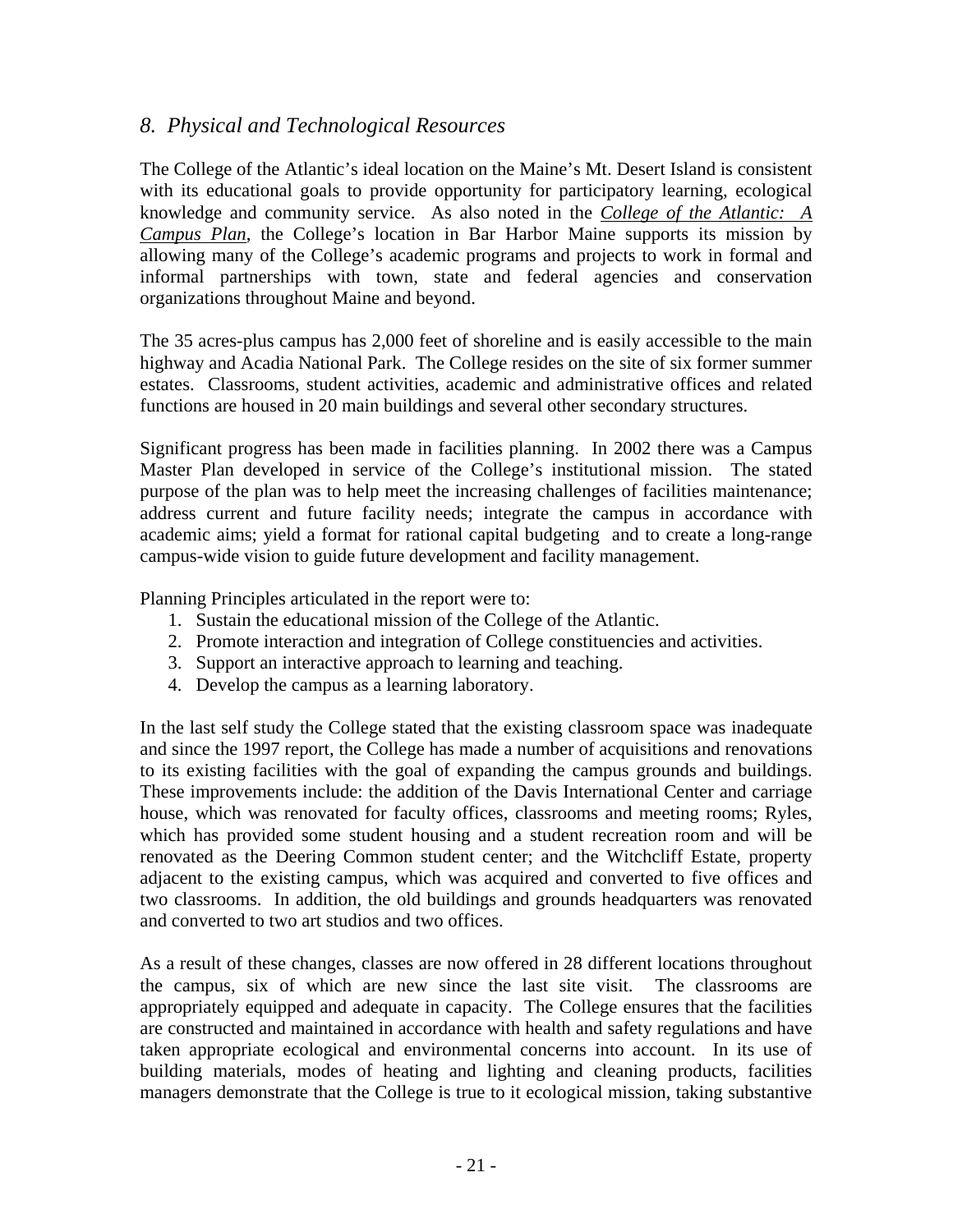measures to ensure operations that are environmentally sound and sustainable. The College employs a sustainability coordinator to coordinate these values throughout the institution.

In summary, facilities and grounds acquisition and expansion have been significant over the past ten years, well planned and within the context of the educational needs of the College and in support of the commitment to sustainability.

The director of campus planning, buildings and public safety directs space planning and acquisitions, budgets, capital planning, and construction projects, and directs the maintenance of the institution's facilities with a professional staff of ten employees. Their functions cover custodial care, grounds and building maintenance, and security. In addition, 30-40 work-study students support the professional staff and three to five seasonal employees are hired for the summer.

The director carries out his duties with a strong sense of the College's mission and a healthy grasp of management's need to balance funding priorities between educational initiatives and facilities maintenance requirements. The director has completed a Deferred Maintenance Study, outlining a need of \$4.5 million, which is used as the basis from which the College's administration is able to prioritize vital repairs and schedule those initiatives through its budgetary and fundraising planning models. These issues were included in the budget process starting in 2007-08 and are being considered in the distribution of proceeds of a new bond issue application that is currently underway.

If student enrollment is to grow, the College recognizes the need to expand the dining facility, classrooms and office space. Immediate facilities projections include additional new student housing by fall 2008 and significant improvement to the campus landscape by summer 2008.

In addition to the physical plant upgrades outlined, many technological enhancements have been made since 1997. Major technological upgrades include increasing high-speed internet access campus-wide, ensuring internet access to all classrooms, installing a firewall, adding video-conferencing capacity, implementing a CAMS student record relational data base system, extending a wireless network throughout the campus and significantly upgrading the entire phone system.

The College received a grant in June 2007 to upgrade the CAMS system to allow the introduction of web-based technology for on-line accessibility for faculty, staff and students and have plans to institute online registration by fall, 2008. Further, this added capability will allow staff to use report writing tools and to create data driven analysis for strategic enrollment planning.

**Institutional Effectiveness**: Facilities and IT professional staff are highly effective in clearly defining priorities within limited budgetary resources and in reviewing, expanding, enhancing and maintaining the physical plant and technological resources in support of the educational mission of the College.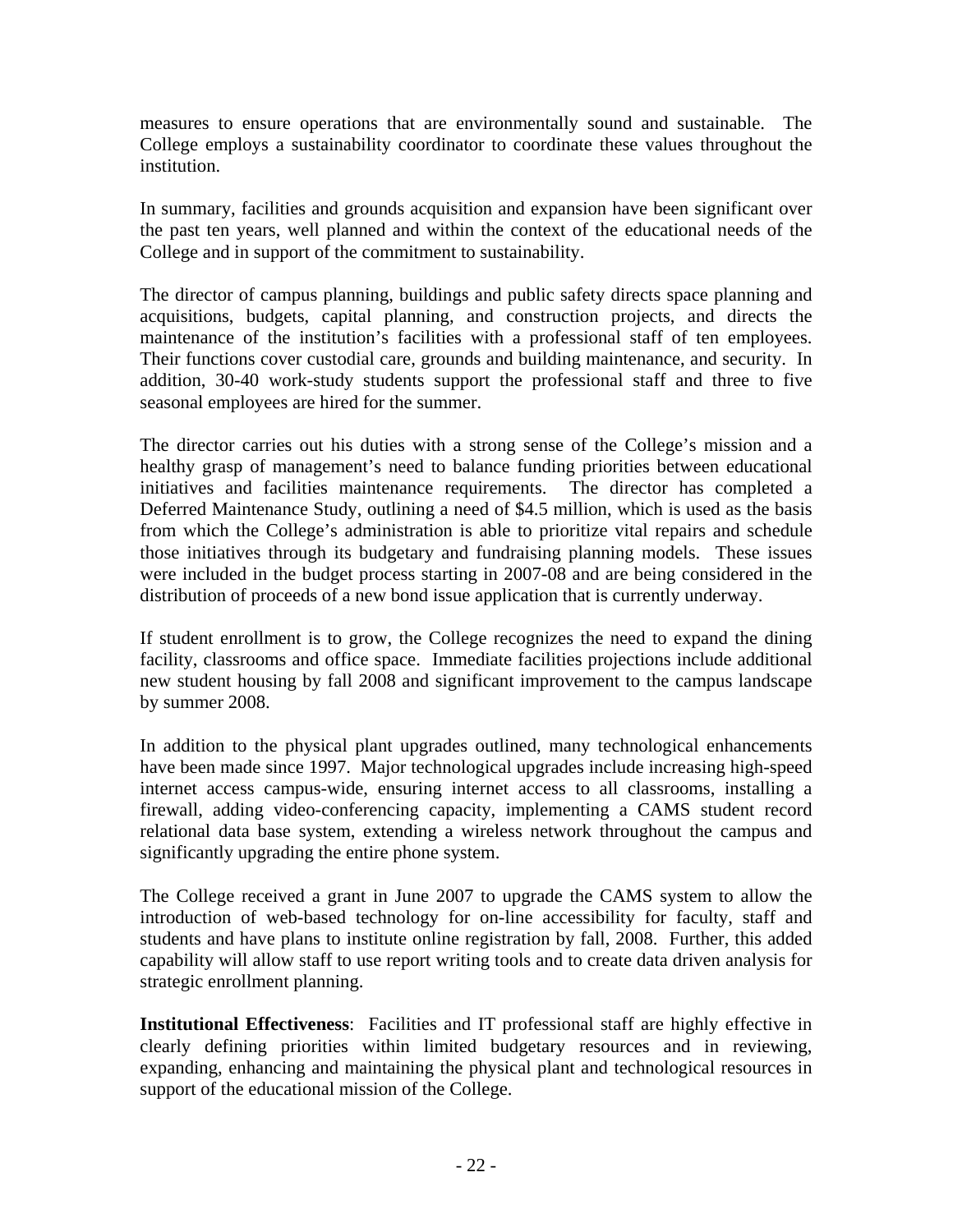### *9. Financial Resources*

As noted in the 1998 accreditation letter, College of the Atlantic made extraordinary improvements in the financial condition of the College during the preceding period and was commended at that time for its increased financial stability, particularly in the area of increases in fees and tuition, gifts, grants and increases to the endowment. The results led to modest surpluses to the Operating Unrestricted Net Asset fund (Operating Fund), thus further building up the ability to respond to unexpected circumstances.

A summary of the College's audited balance sheet and operating budget over the ten-year period ending 2007 indicated that net assets grew from \$12.2 million to \$27.7 million. The endowment grew from \$5.1 million to \$17.5 million and the plant increased from \$6.4 million to \$10.8 million. Tuition and fees over the period grew from \$4 million to nearly \$8 million, with the corresponding net tuition growing at an annualized rate of  $8.5\%$ .

Thus in the ensuing 10 years ending in 2007, the College of the Atlantic continued to see growth in the enrollment yielding increased net tuition revenue, increases in grants and greater participation in unrestricted and restricted giving. The 10-year analysis of revenue and expenses ending June 30, 2007, showed continued increases in revenue and also reflected matching increases in expenses, with most years resulting in small surpluses until 2005.

These results were due in part to strong efforts by management to recover costs through grants and fundraising, efforts that yielded a significant increase in the endowment, and in more recent years, the receipt of grant funding for program, space expansion, technology infrastructure and expansion of the administrative system. In addition, the College was diligent in allocating available resources toward its educational mission, resulting in greater increases in educational and student services, space improvements and the hire of vitally needed staff and faculty. Other cost increases were seen in areas such as fringe benefits and fuel costs, areas not under the control of the institution.

A major setback for the Operating Fund balance occurred during the period 2000-2002 that was related to a draw down of cash related to a construction project. Unexpected cost overruns on the construction of the George B. Dorr Museum of Natural History combined with a short-fall in expected capital fundraising created a cash reduction of \$2,000,000 against the Operating fund. The ensuing years ending with 2005 did not see a recovery of the resulting deficit in the Unrestricted Net Assets and at the end of 2007 it remains at approximately \$900,000.

In 2005, the Board recognized that it was strategically important to strengthen two major sources of revenue for the operating budget, raising the student body to 300 FTE and enhancing the support for the annual fund. It was at this point the College saw the management of its finances as being in a state of transition The next three budget cycles 2006 to 2008, saw increased "capacity building" expenditures to strengthen the investments in the admissions department, the development department, the College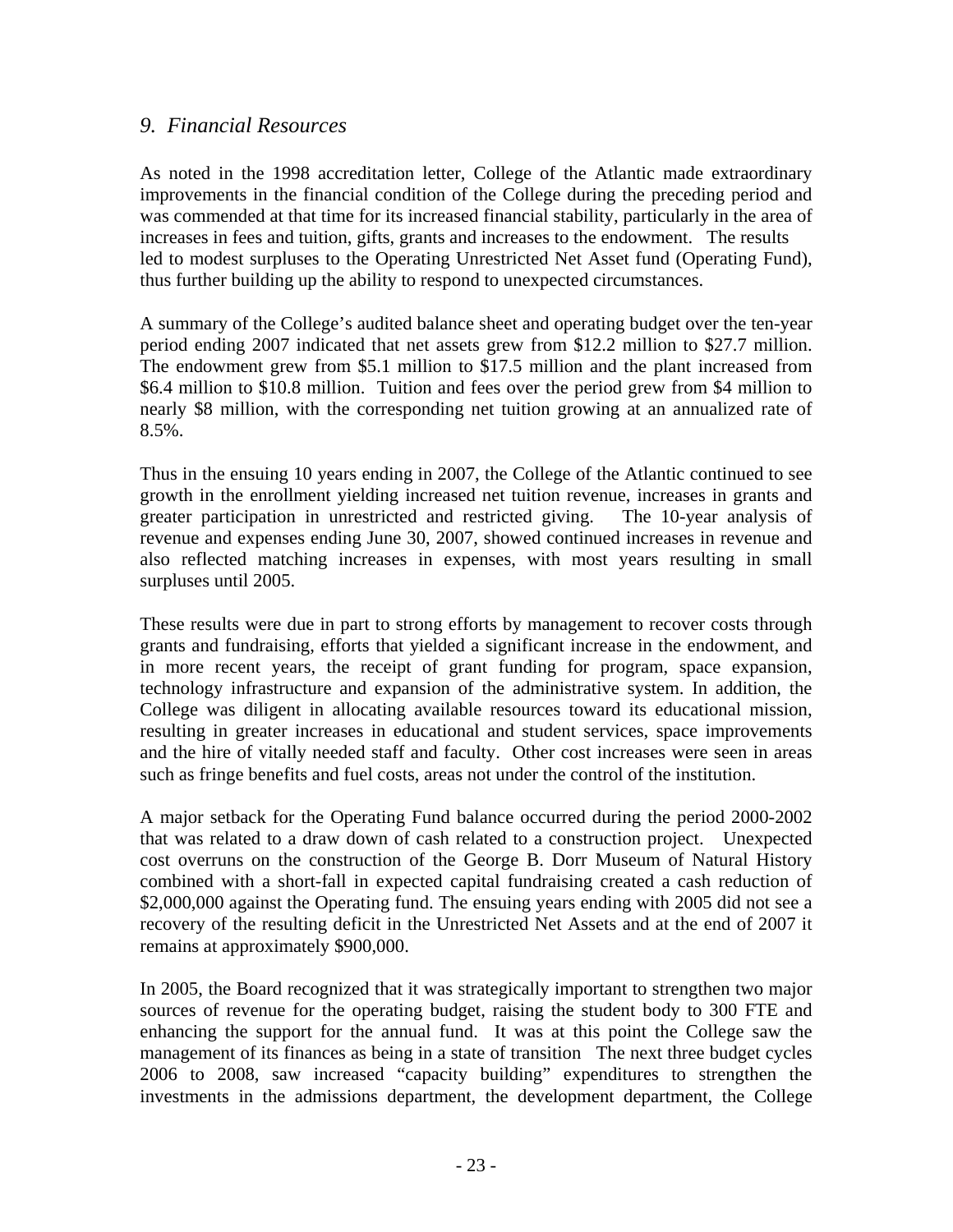website and various publications designed to expand awareness of the College. They then launched a corresponding "capacity building" development campaign to cover these additional expenditures. The Trustees also approved a special draw over a three-year period from the return on the endowment, adding 2-3% to the normal authorized annual 5% endowment fund spending to support the operating fund.

The current transitional period is also characterized by changes in several key leadership positions, including the president, director of development, director of admissions and previously, the chief financial officer. New capacity is strengthening the financial management, admissions and development efforts of the College.

On the revenue side, in addition to modest enrollment increases, net tuition increases and projected increases in the annual fund yield surpluses are planned that will reduce the level of the special endowment draw down each year ending in 2009.

In summary, the current budget forecasts that within the three years ending June 30, 2009 the draw from the endowment will return to its traditional 5% level, and that the strengthening of key revenue sources will ensure solid balanced budget and financial stability to achieve the College's educational objectives and further its institutional improvements.

The College is currently planning to secure \$6 million in tax-exempt bond financing to support the capital expenses for additional student housing (\$4M), the renovation of Dearing Common (\$1M), major deferred maintenance issues (\$500K) and investments in energy conservation measures such as insulation and boiler replacements (\$500K) as authorized by the COA Trustees on July 28, 2007.

Some difficulties that COA could face in the above scenario include: deferred maintenance on aging facilities, turnover of staff requiring training and recruitment costs, lost opportunities or delayed implementation of needed new initiatives caused by staff vacancies, or other unexpected developments that can negatively affect revenue or increase expenses.

The farm and two research stations are significant assets and also require more fiscal planning to determine how they will contribute to the College's future.

The budget model developed for the next three year period, (the first such multi-year financial plan) has contingencies embedded, which if not used could see a recovery of \$1.4M of the operating deficit, bringing the College to a modest operating net asset surplus of \$500,000. Beyond the contingencies built into the operating budgets that perhaps could relieve the shortage of Operating Reserves, there is little fallback for the College to recover from such financial setbacks. Management of the College has shown a tenacity and agility in managing to unexpected events. Even so, the budget models that rely on significant increases in development activity, both unrestricted and endowed, combined with growth in net tuition, are close to the margin and threaten the use of the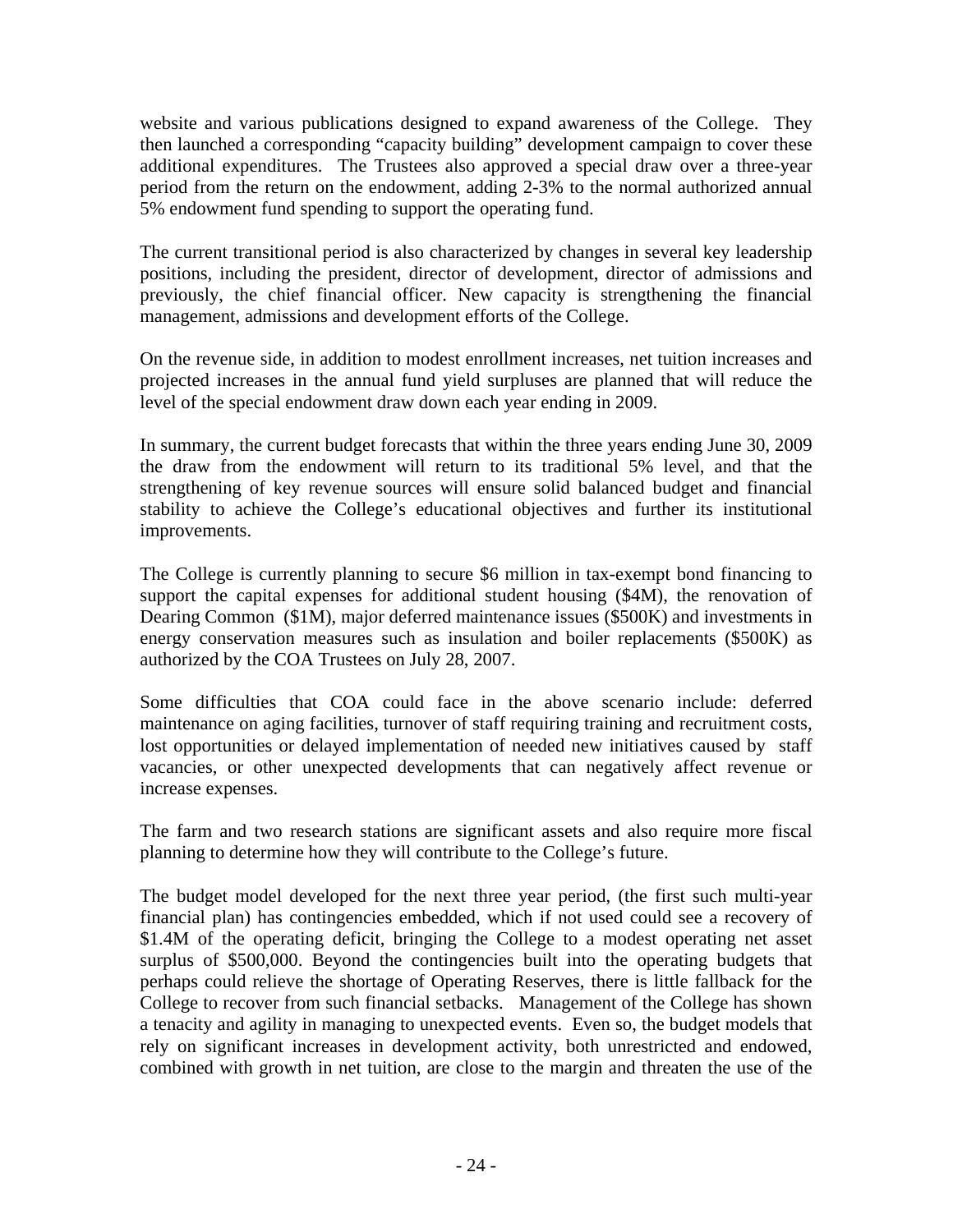contingencies, further delaying the building of the operating reserves needed to fully stabilize the financial position of the College.

A thorough review of the audited financial statements for the Fiscal Year ended June 30 2005 and 2006 revealed that the long-term donor investments are classified as permanently restricted. In speaking with the financial staff at the College it was determined that a some of these investments are possibly misclassified and could properly be classified as unrestricted, or quasi-restricted to Board spending discretion. The staff is in the process of a thorough analysis of these funds to determine if a reclassification is in order. If after legal and accounting review it were found to be the case, the reclassification may increase the stability of the financial position of the College.

**Institutional Effectiveness**: With upgraded finance team in place the College has expanded and refined its financial reporting analysis in support of the many initiatives underway. Dashboard statistics drawn from financial records are systematically developed and distributed widely. The College closes its books monthly, analyzes transactions and reports to ensure accuracy and consistency in classifications. COA is actively using all tools at its disposal, including three-year budgeting, to overcome its deficit and create more financial stability. One goal must be to build an operating reserve against the not unusual ups and downs of a small institution that occur when enrollment, grants and fund raising fluctuate or the College has emergency needs.

# *10. Public Disclosure*

COA uses its website as the primary portal to inform the public and other constituencies about itself. The College also regularly publishes and makes available for distribution, updated view books, course catalogs, student handbooks, and admissions applications brochures, and a financial aid brochure with in-depth information for those who need it. The information is clearly and attractively presented and allows students and prospective students to make informed decisions about their education.

The catalog, published annually, presents information on admissions and attendance, transfer credit, information relative to fees, transfer credits, refunds policies, withdrawal policies, academic programs policies, procedures and degree requirements, and expected educational outcomes. The College includes in its current publication only those courses that have been taught within the last three years. Rules about student conduct are presented in the Student Handbook. The catalog describes the institution consistent with its mission, but it was noted that the mission statement text slightly departs from the text presented on other forms of published information, including the website.

While the annual report and the view book tell the reader what publications are available on request, the website is silent about obtaining such information as the most recent audited financial statement or summary thereof. In addition, the College has not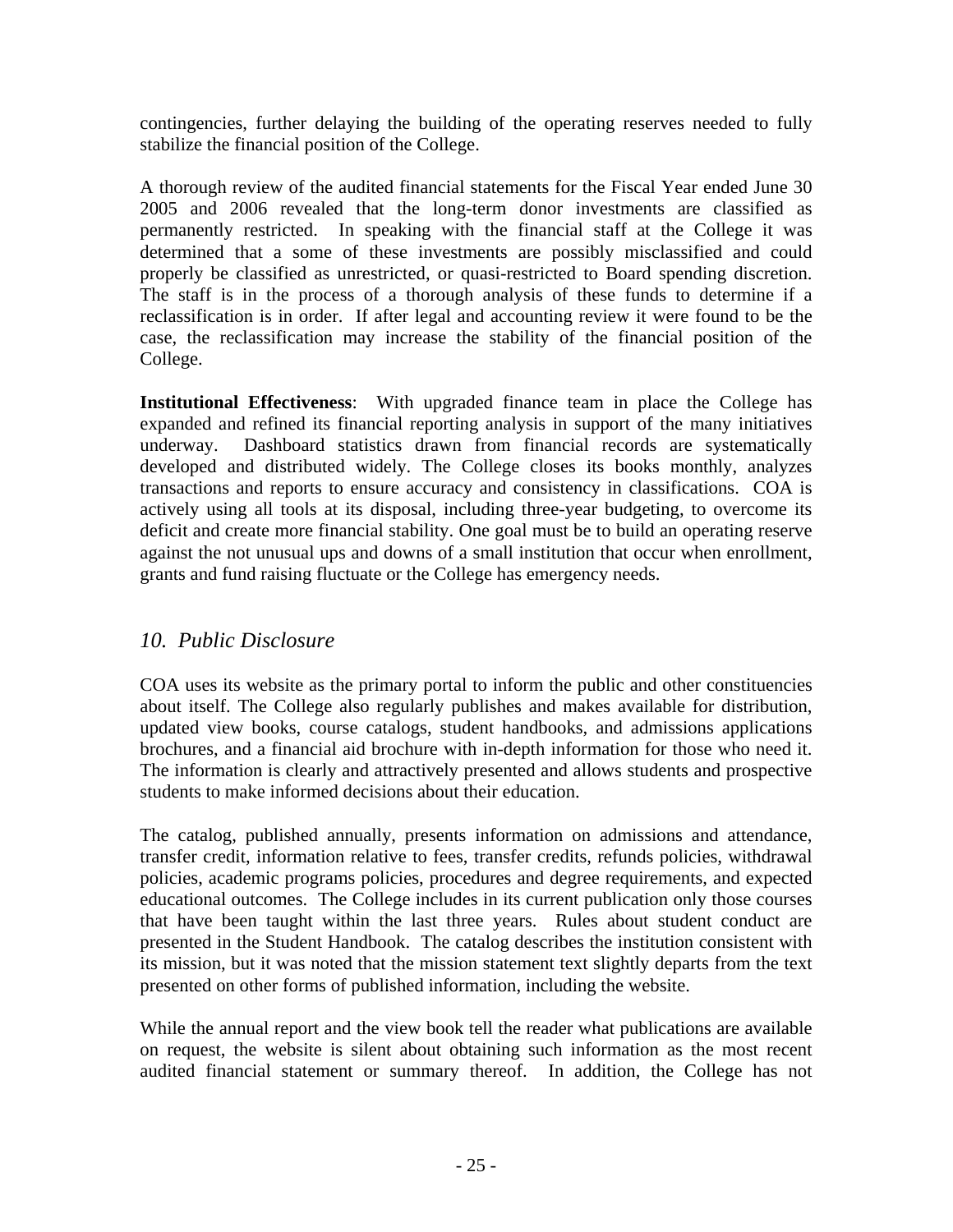published on the website or in other referenced publications the expected amount of student debt upon graduation.

All printed publications, as well as the website, are attractive in design, are of high quality, and present an accurate and consistent image that underscores the mission and vision of the College.

Another source of information for prospective students and their families to gain additional insight into the College's academic and social offerings comes from the campus tour and interview. Students are strongly encouraged to visit campus, attend classes and meet with faculty. Most tours are led by a current student and some prospective students also meet with alumni.

The College is aware that it must expand the dissemination of its story to the outside world. The College is often on the cutting edge of sustainability and environmental movements for college campuses but it does have a broad enough media footprint to broadcast its message and accomplishments. Among the College of the Atlantic's planning goals is to increase the College's visibility locally, regionally and internationally (in support of much-needed additional marketing efforts undertaken by admissions, development and the president's office.) Initial steps to improve branding and market visibility are currently underway.

**Institutional Effectiveness:** The College has been diligent in following up on the accuracy and effectiveness of its publications. Using student surveys and the publications committee as a filter for community feedback, the College ensures accurate and relevant information to all its constituencies. The attractive written materials, brochures, publications and website clearly and cohesively articulate the mission and the vision of the College of the Atlantic.

# *11. Integrity*

COA undertook its self-study with an impressive level of depth, honesty and openness. COA manages its affairs in the true spirit of this standard and continually seeks ways to act in a responsible and ethical manner with all its constituencies and in its operation of the College. An unquestionable level of respect, reverence, buy-in, and commitment to the principles of democratic governance established by the founders of COA, by students, faculty, and staff is infused throughout the self-study, as well as experienced throughout the site visit.

By its own admission, COA is challenged with increasing domestic diversity within its staff and student body. However, despite this demographic challenge, the College continues to seek opportunities to provide its students with exposure to different cultures, and to provide educational and/or experiential learning opportunities that expand the students' world views.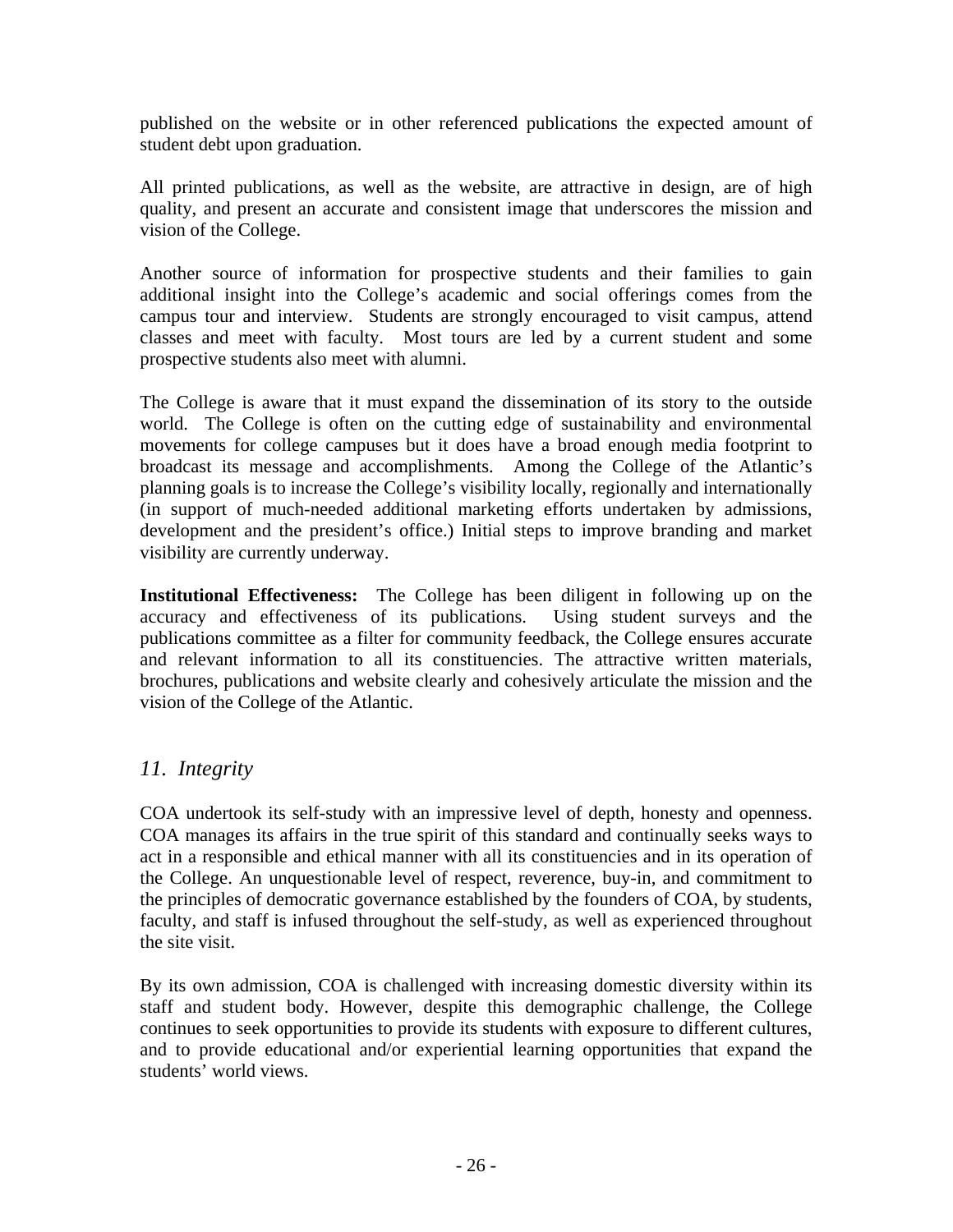Evidenced in the self-study, the NEASC process prompted revisions, additions, discussions, and reflection on current practices, policies and procedures. As such, policy manuals, handbooks, and operating procedures have been updated and are in compliance with the standards set forth by NEASC, and local, State and Federal governmental agencies. The Personnel Committee appears to be active and functioning well within its range of responsibilities. While the College has made all the necessary adjustments to meet what is required, there was no indication of a systematic and/or periodic review in place for personnel policies. Furthermore, rather than having one individual managing all personnel related items, the responsibilities are diffused throughout the campus.

The College's mission and the student handbook outline clear expectations for students. Students are asked to partner with the College in an academic life that values others' points of view, respects the environment, provides emotional and physical safety for all members of the community, and adheres to the standards of academic honesty and personal integrity. Students who benefit from these values will indeed "achieve individual fulfillment and to help solve problems that challenge communities everywhere."

COA further demonstrates compliance to this standard in its commitment to shared governance through its standing committees and inclusive participatory process in decision-making. The fact that COA commits one day per week, specifically designed for discussions of matters relating to the operation of the College, is unique. Though the governance model is sometimes cited as cumbersome in gaining consensus, the belief is that the final decisions made make for a stronger community. The All College Meeting (ACM) gives all members of the COA community, regardless of their standing at the College, the opportunity to learn, advocate, and participate in enhancing their own community.

The truest testament to the integrity existing within COA comes from its students who clearly stated that the College never misrepresented itself in its admission process and that the College repeatedly delivers on the promises made in providing them a solid educational experience. Students' interactions with administrative offices and faculty at the College have been exceptionally positive and they are treated with respect as well as afforded a high level of confidentiality and privacy in dealing with personal matters.

**Institutional Effectiveness**: COA, by design and mission, exemplifies the spirit and intent of this standard. In practice, the members of COA continue to embrace the guiding philosophies of the founders and view its mode of operation as what makes COA unique and special. Community members are seeking clarity from its leadership to where the College will move next. Additionally, while the College has made all the necessary adjustments to meet what is required, there is no indication of a systematic and/or periodic review in place for policy manuals or operating practices.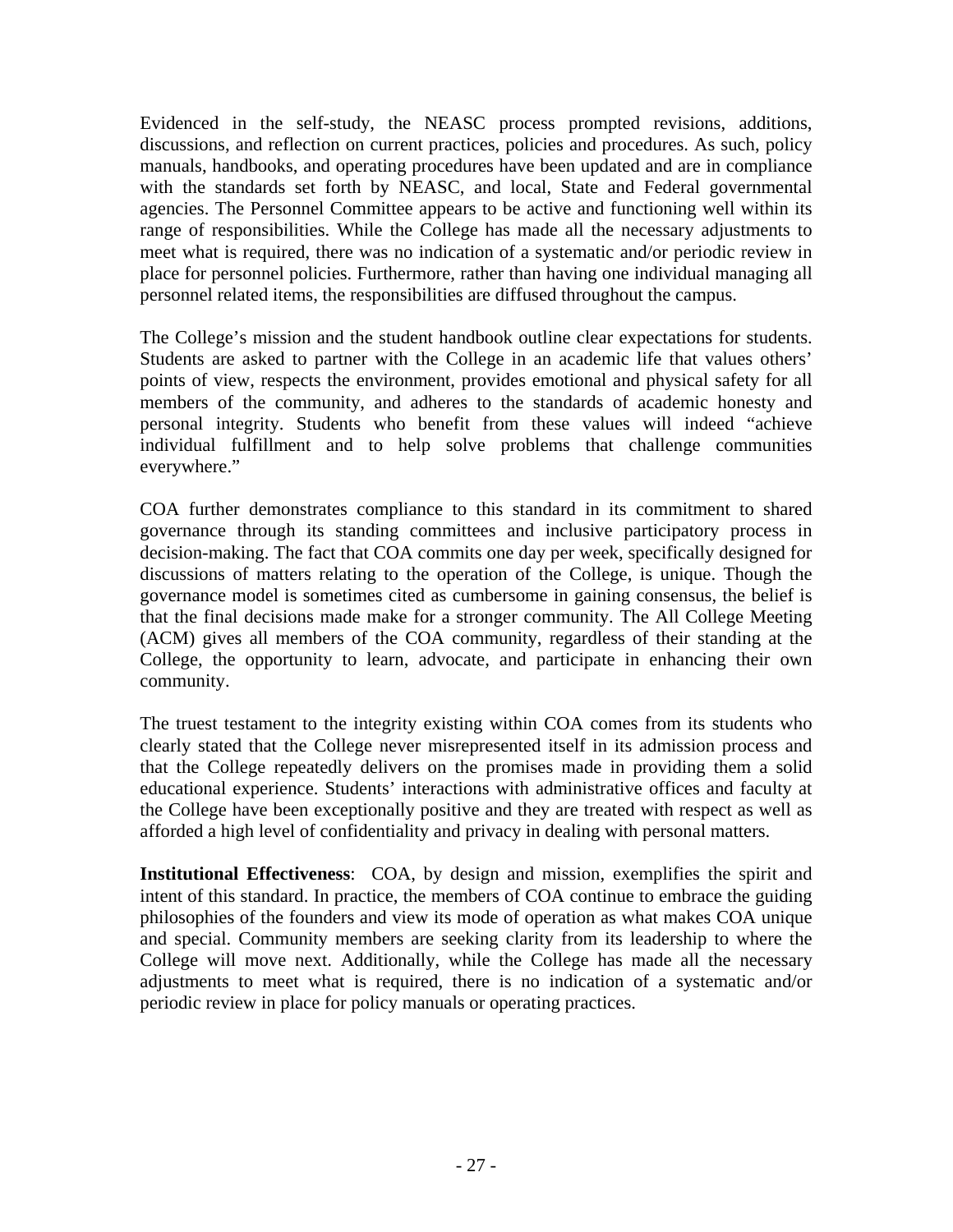# *Institutional Effectiveness Summary:*

College of the Atlantic has developed numerous ways to assess its academic program, based on its teaching-intensive model, highly participatory students, and its human ecology focus. The faculty evaluations of student learning in courses, faculty evaluations, internship reports, writing portfolios, senior studies and other methods provide a depth of information about student progress. The use of NSSE and the high rate of students admitted to graduate school also demonstrate COA's effectiveness. These methods need to be more clearly tied to the six articulated educational goals. The Library and IT regularly review their services and manage priorities. College publications and web site are accurate and up-to-date; students clearly understand what to expect at COA.

Although the College culture promotes continual examination of programs, practices and plans, COA has developed fewer methods to design a regular planning process and ways to evaluate whether goals have been met. Program and management plans need to be accompanied by realistic financial plans. A number of financial stability ideas have yet to become part of a strategic plan that the administration and Trustees could then monitor. Some practices that seem inherent, such as the distribution of personnel responsibilities and the high expectations of work load for faculty and staff, would benefit from review and evaluation. Full-time faculty do not have tenure, yet it is rare not to see a contract renewed. There was discontent expressed with the five-year review process; its purpose could be reexamined and more closely tied to professional development objectives and support.

The powers of the administration, faculty, All College Meeting and the Board of Trustees act as a kind of check and balance system that keep COA constituencies communicating with each other. Some of the power is perceived and operates as a moral suasion, giving voice to those who want to participate. Although members of the community called for more clarity, close scrutiny of the governance model that serves the community well is not a high priority compared to other needs in planning and financial stability. The College shows integrity in its self-scrutiny and the openness of its procedures.

# *Summary*

### **Strengths**

College of the Atlantic has a strong, distinctive mission. The Board of Trustees is devoted to the mission and supports it strongly. The information about the College represents its purposes and programs clearly and well.

COA has many ways of assessing student learning that fit its student-centered and teaching-intensive model. Management of student affairs has improved and retention is beginning to be addressed.